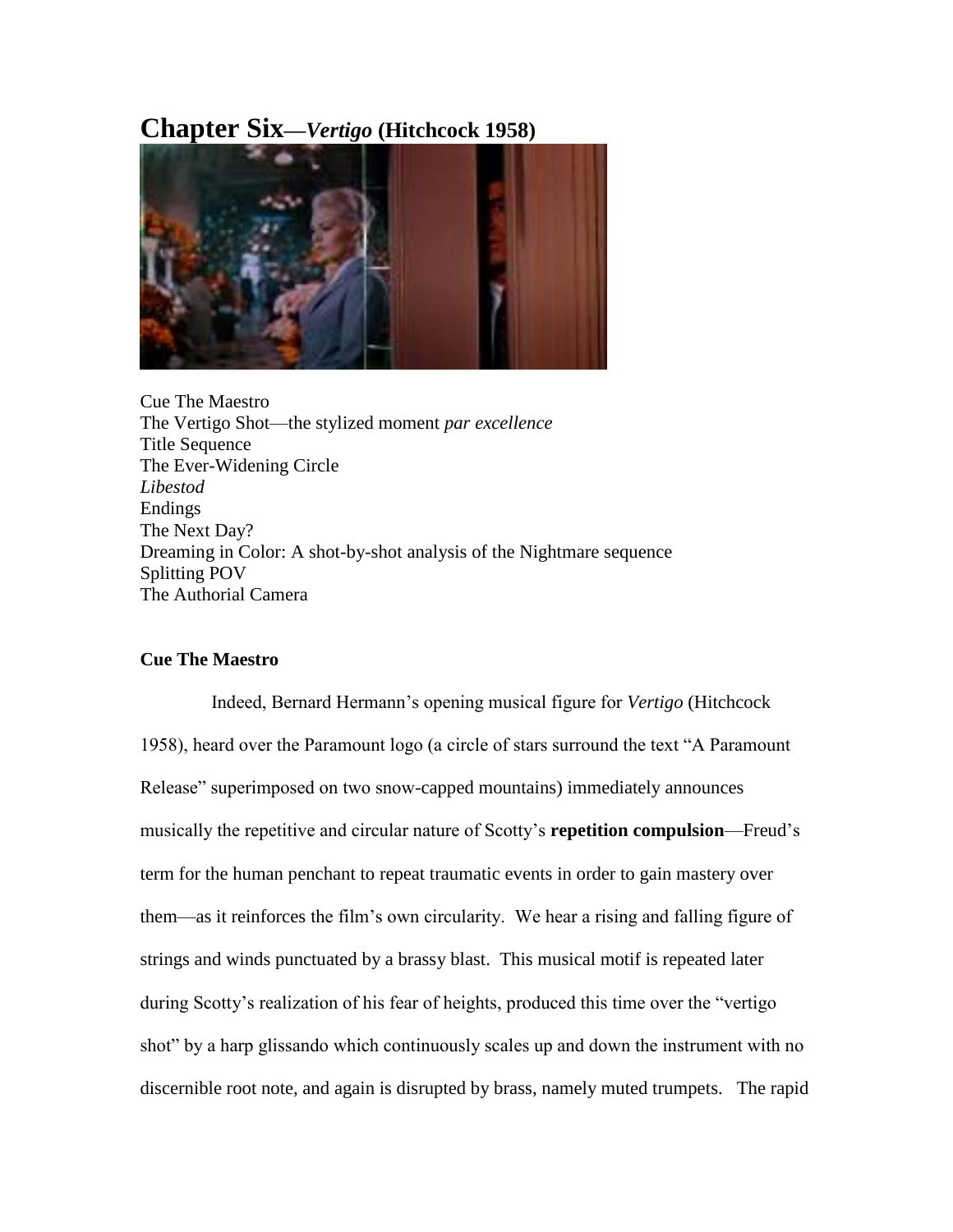succession of notes ascending and descending depicts musically and stylistically the instability of the vertigo experience as does the "vertigo shot" with its simultaneous double movement forward and backward. The blast of brass is a sort of sobering punch in the stomach, a **musical sting** which emphasizes a particularly terrifying or poignant moment.

### **The Vertigo Shot—the stylized moment** *par excellence*

Hitchcock's famous **vertigo shot**—a tracking in one direction while simultaneously zooming in the opposite direction—is probably cinema's stylized moment *par excellence* in that it is a technical innovation that translates brilliantly into meaning for this film, although admittedly that meaning is so literal that it practically qualifies as a "Mickey Finn" shot like Spade's pov in *Maltese Falcon* after being drugged. Irmin Roberts, the second-unit director of photography/cameraman, is credited (though not in the film) for having developed this photographic "trick" done with miniatures placed horizontally. Also called a **contra-zoom shot** or a **trombone shot**, by zooming the lens, in this case, *in* on the subject, while simultaneously tracking out, the subject, according to all accounts, allegedly remains the same size as the background changes through compression. This is an accurate description of later vertigo shots for example in *Jaws* (Spielberg 1975) and *Indochine* (Wargnier 1992) etc., however it is not an accurate description of the effect in *Vertigo* where the subject is minimized as the "sides" of the image expand, creating an unusual three dimensional effect. Rather, the result is that the foreground remains relatively constant, if a bit elongated, as the background recedes.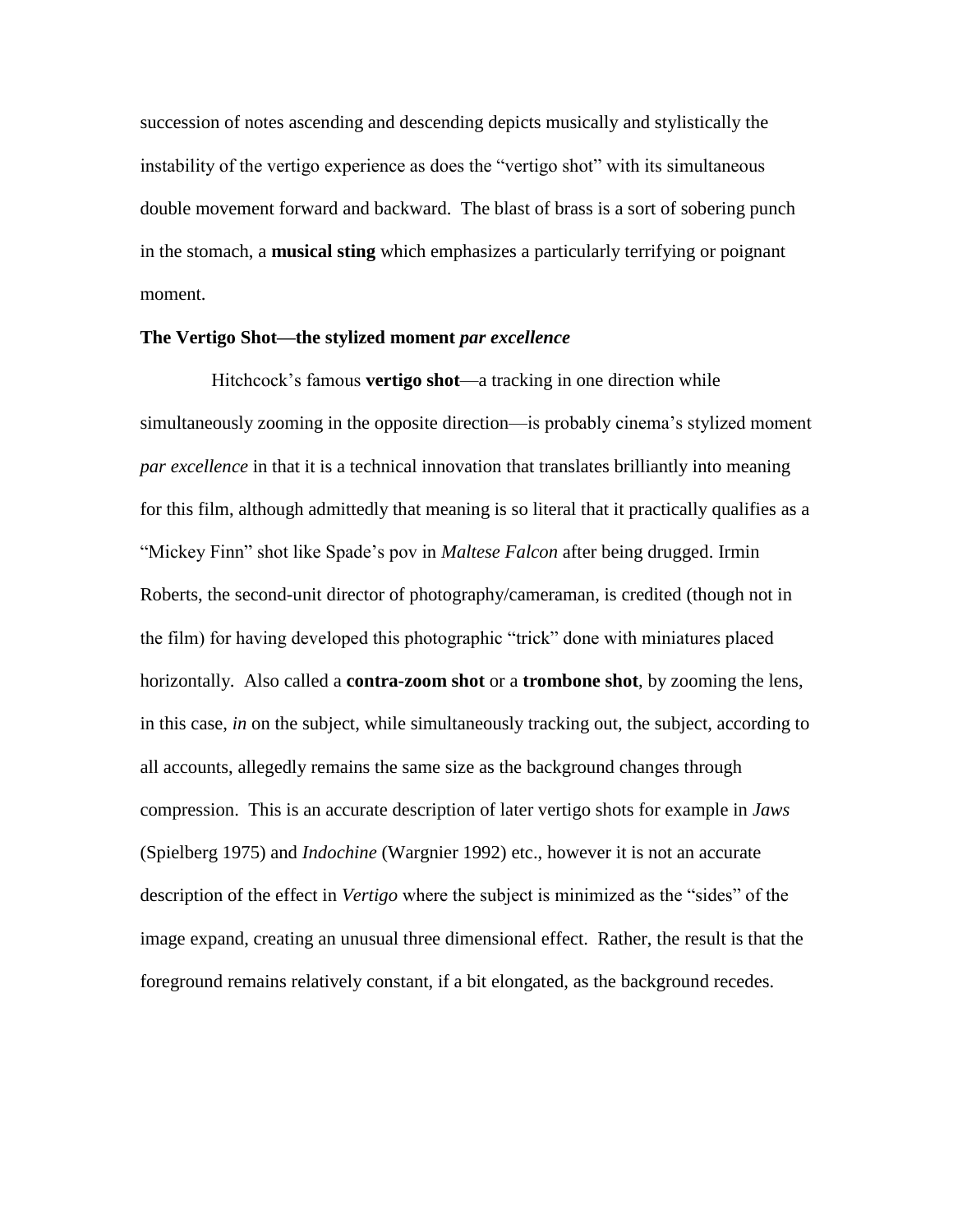

Fig. 1 Stylized moment par excellence, "Vertigo Shot" approaches the literalness of the Mickey Finn shot

Of course the background is the "subject" being zoomed in on and tracked away from. At the beginning of the film it is the San Francisco cop on the street below, and later it is the stairwell's ground floor of the San Juan Batista mission. In each case Scotty fearfully gazes at these targets as the audience experiences Scotty's uncanny POV shot projecting himself to the ground and certain death while simultaneously shrinking away.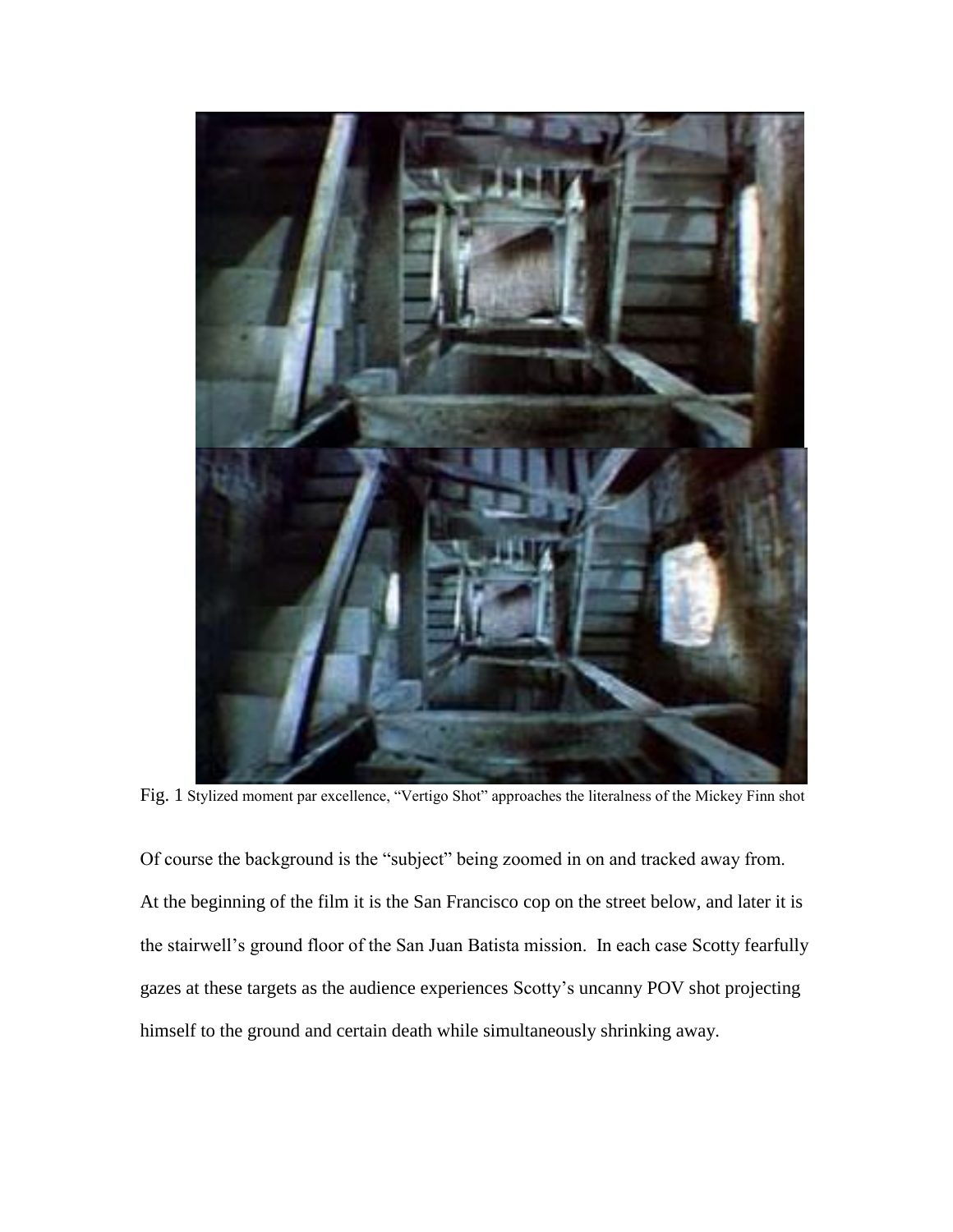### **Title Sequence**

Although Saul Bass is credited with designing the film's title sequence, this work is undoubtedly confined to the swirling images over which the credits are superimposed. The opening images announcing the film, which precede Bass' icons, are pure Hitchcock. The first frames fade in to the lower left quadrant only of what on a second viewing we discover is the face of Carlotta Valdes (Joanne Genthon), who will appear later, "alive" and in the arms of Gavin Elster during Scottie's nightmare. The composition of the image is unbalanced, filling only the left half of the frame. The camera then pans to the left as it zooms in for a choker close-up frozen still of her pursing lips as the name "James Stewart" flies up from below to settle between her nose and upper lip. This movement and title placement is significant in that it associates Stewart and his character with closed lips: Scottie is silenced by Elster after the inquest: "No, there's nothing you have to say to me." Scottie does not speak for a year after his trauma and nightmare. As Stewart's name fades, Carlotta's face is unfrozen as she completes her pursing. The camera tilts up past her nose to rest on her eyes, which shift to the left and then to the right as the name "Kim Novak" flies down from above to rest below the eyes on the bridge of her nose. This shifty-eyed movement clearly connects Novak's character with the femme fatale of *Maltese Falcon* discussed in Chapter 1. False Madeleine/Judy is duplicitous, double-crossing Scotty the detective just as

Wonderly/LeBlanc/O'Shaughnessy did to Spade. As Novak's name fades the camera pans left and zooms in on Carlotta's right eye as the title "In Alfred Hitchcock's" flies down and underlines it. Hitchcock, with his authorial camera, will be our eyes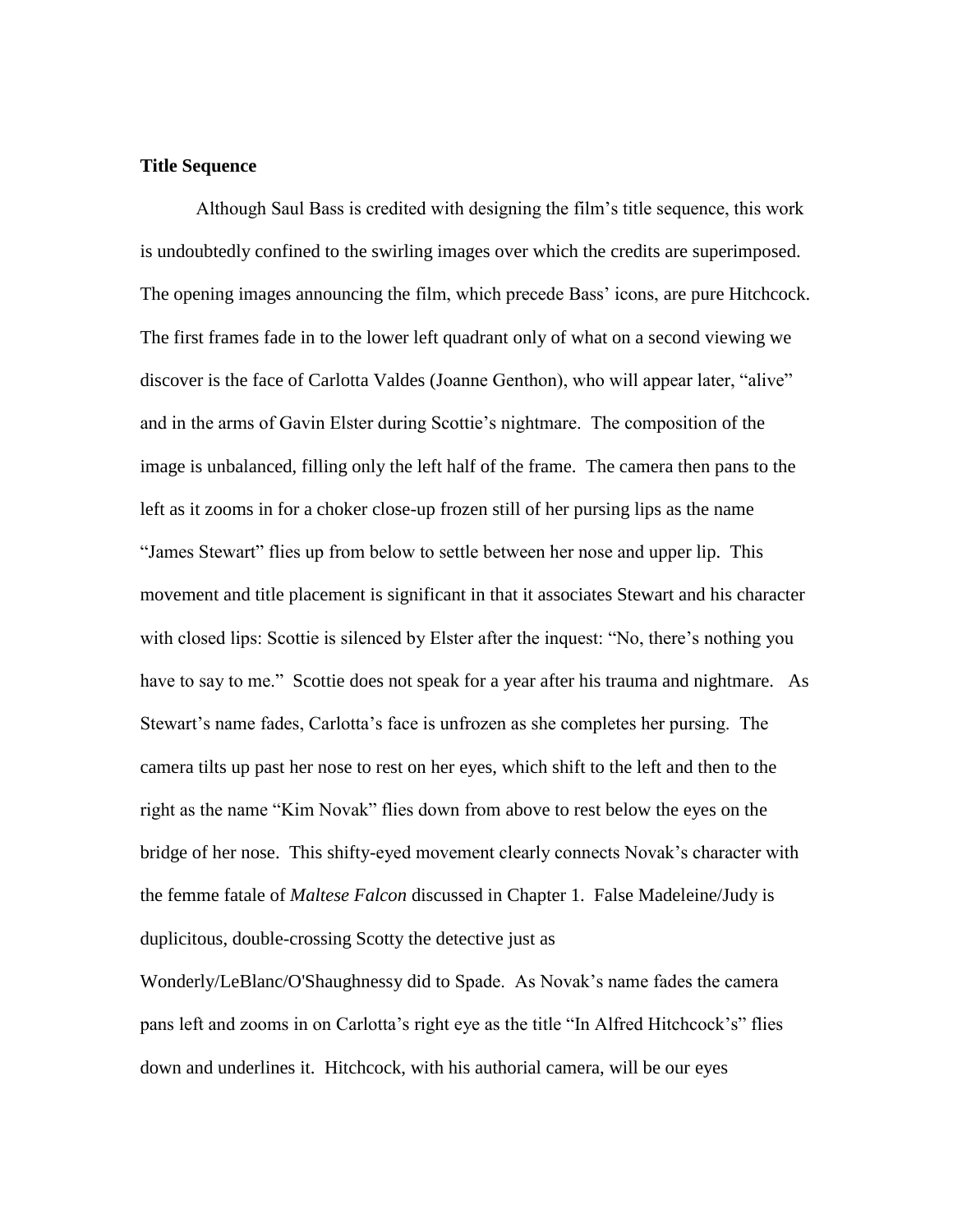throughout the film as he directs our gaze and aids our voyeurism. Hitchcock's name fades and we zoom in until only the right eye fills the frame. Herrmann's music provides another sting, this time augmented by a gothic organ chord. The eye widens in horror as we detect white miniscule text emerging ever larger out of her iris—"Vertigo"—until it fills the screen and flies up and out of sight. Then the first of the animated swirling images appears again from Carlotta's iris as Herrmann's score continues the repetitive, circular wind and string pattern replete with dramatic brassy blasts. The purple swirl enlarges, filling the frame as it and the eye fade to reveal the co-star list on the right of the frame and an ever-larger blue swirling icon. These circling images continue to appear, enlarge and fade as the rest of the credits unfold.

### **The Ever-Widening Circle**





Fig. 2 The Ever-Widening Circle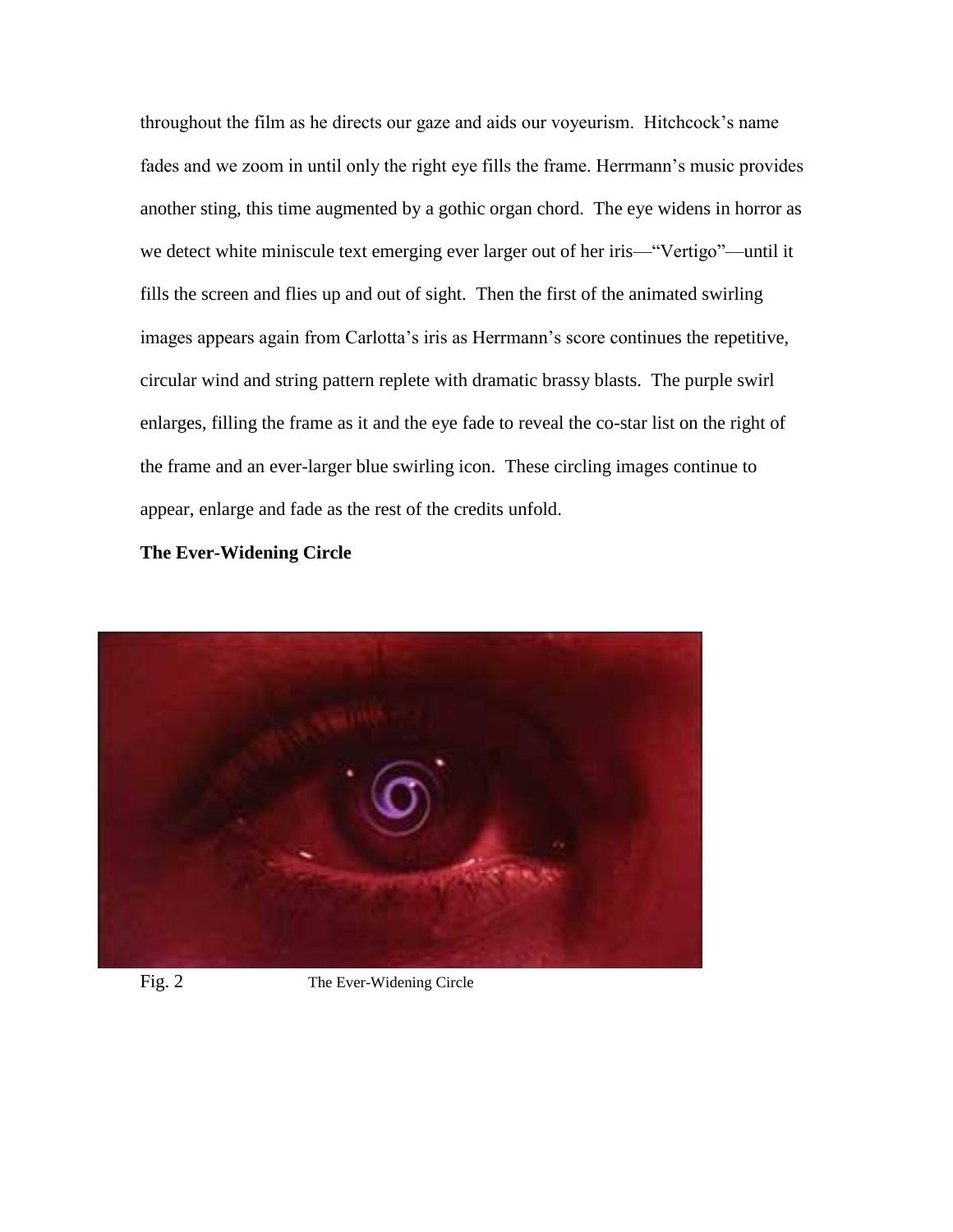Circularity serves several functions in this film: narrative, imagistic, and psychosexual. The narrative is circular in that half way through it, after Scotty's nightmare and rehabilitation, the film seems to start over again as Scotty discovers Judy and attempts to remake her as Elster has already done. After discovering Judy's complicity, Scotty takes her back up to the Mission tower "One final thing I have to do and then I'll be free of the past . . . . One doesn't often get a second chance. I want to stop being haunted." Midge discusses with Scotty in her studio the theory of repetition compulsion: "I asked my Doctor. He said that only another emotional shock could do it [cure acrophobia] and probably wouldn't." Along with the zoom in on Carlotta's eye and text emerging from her iris, the swirling Bass icons announce one of the film's two interrelated global image patterns: circles. Whether subtly placed in Scotty's apartment as a brass wall hanging, the dark wooden ceiling ornament in the McKittrick Hotel lobby seen through Scotty's POV tilt up, the portrait's bouquet of flowers and graphically matched swirl of hair, or more blatantly displayed as the animated vortex or femme fatale's black widow spider web out of which Scotty's decapitated head emerges during his nightmare, Hitchcock populates the film with these icons.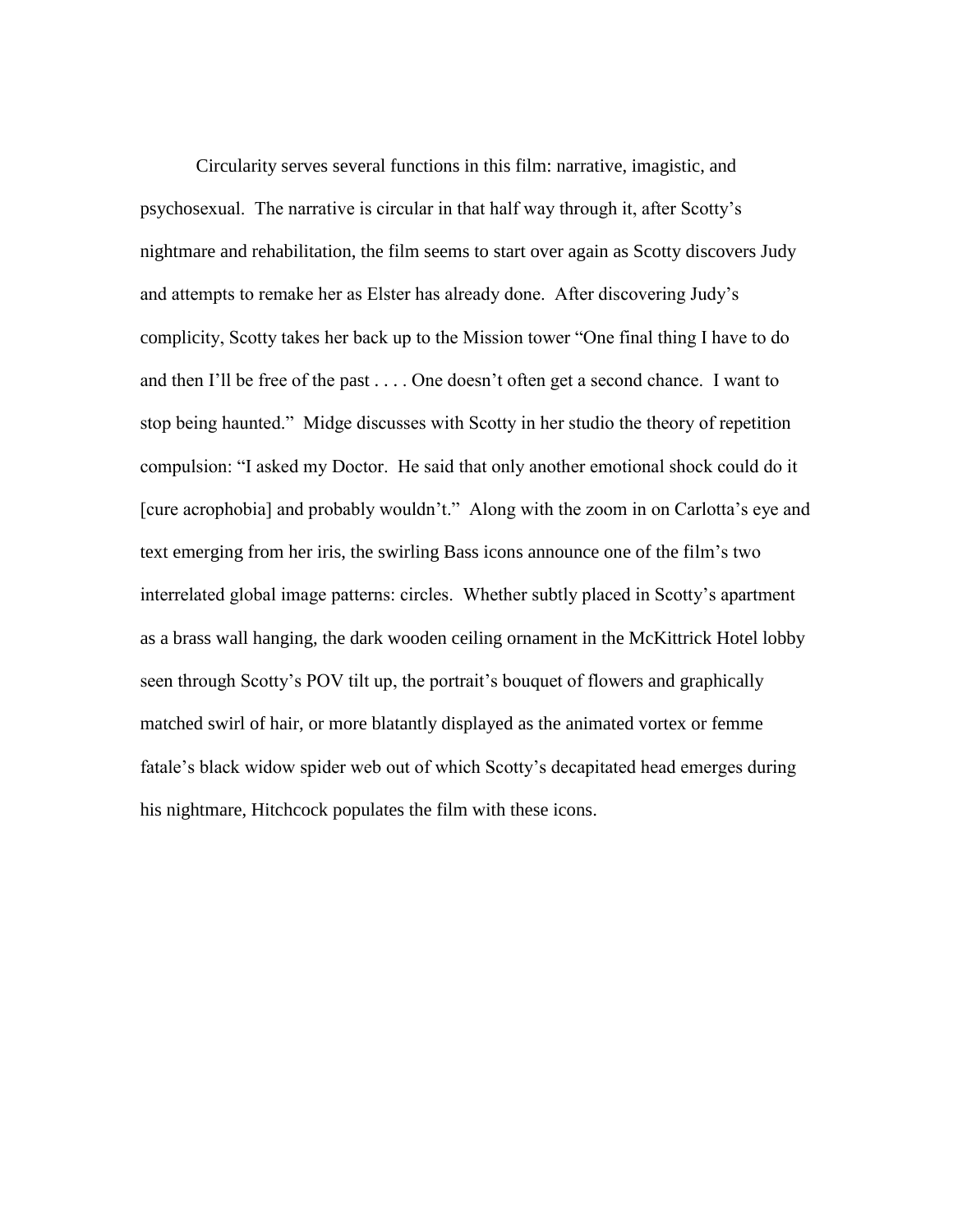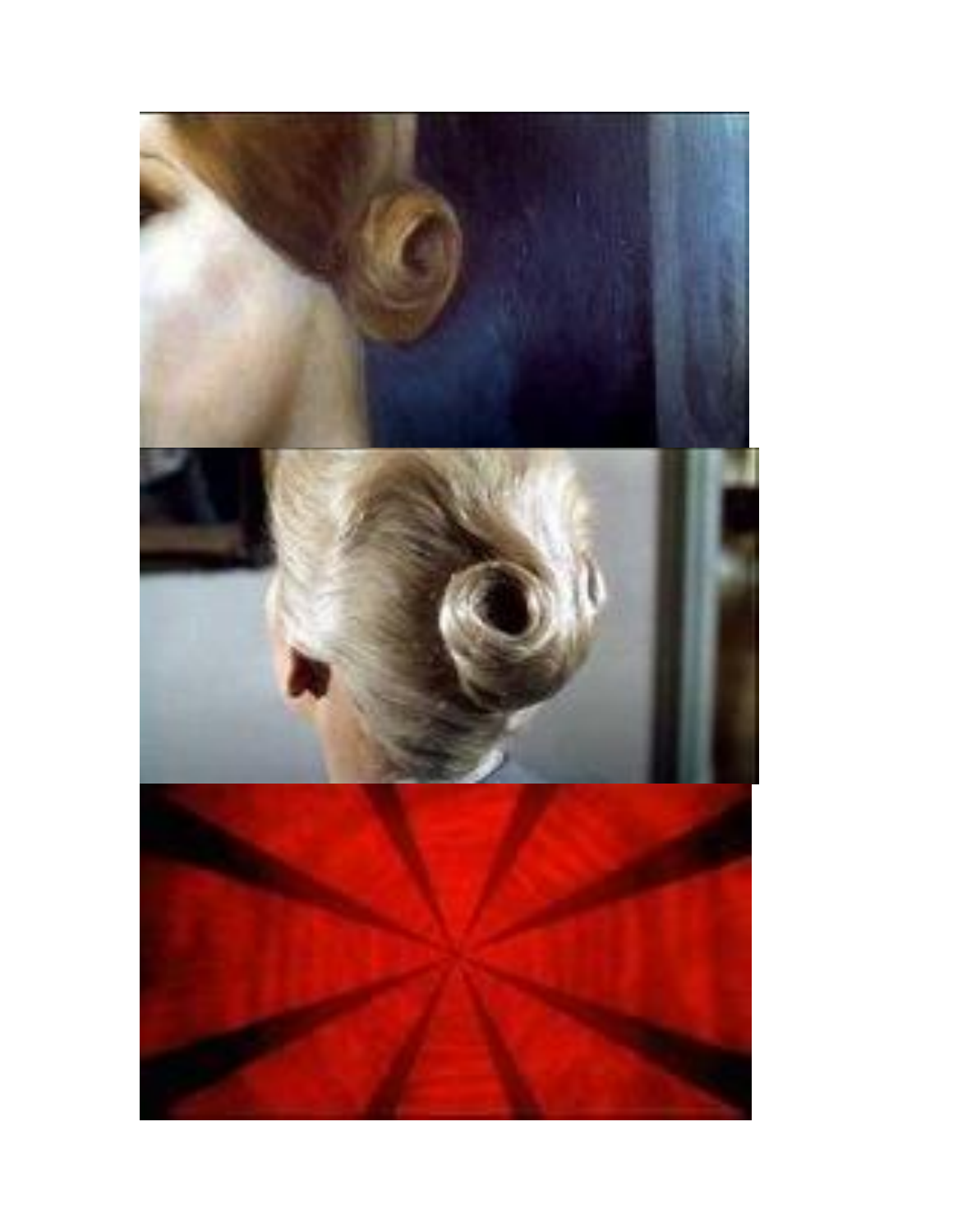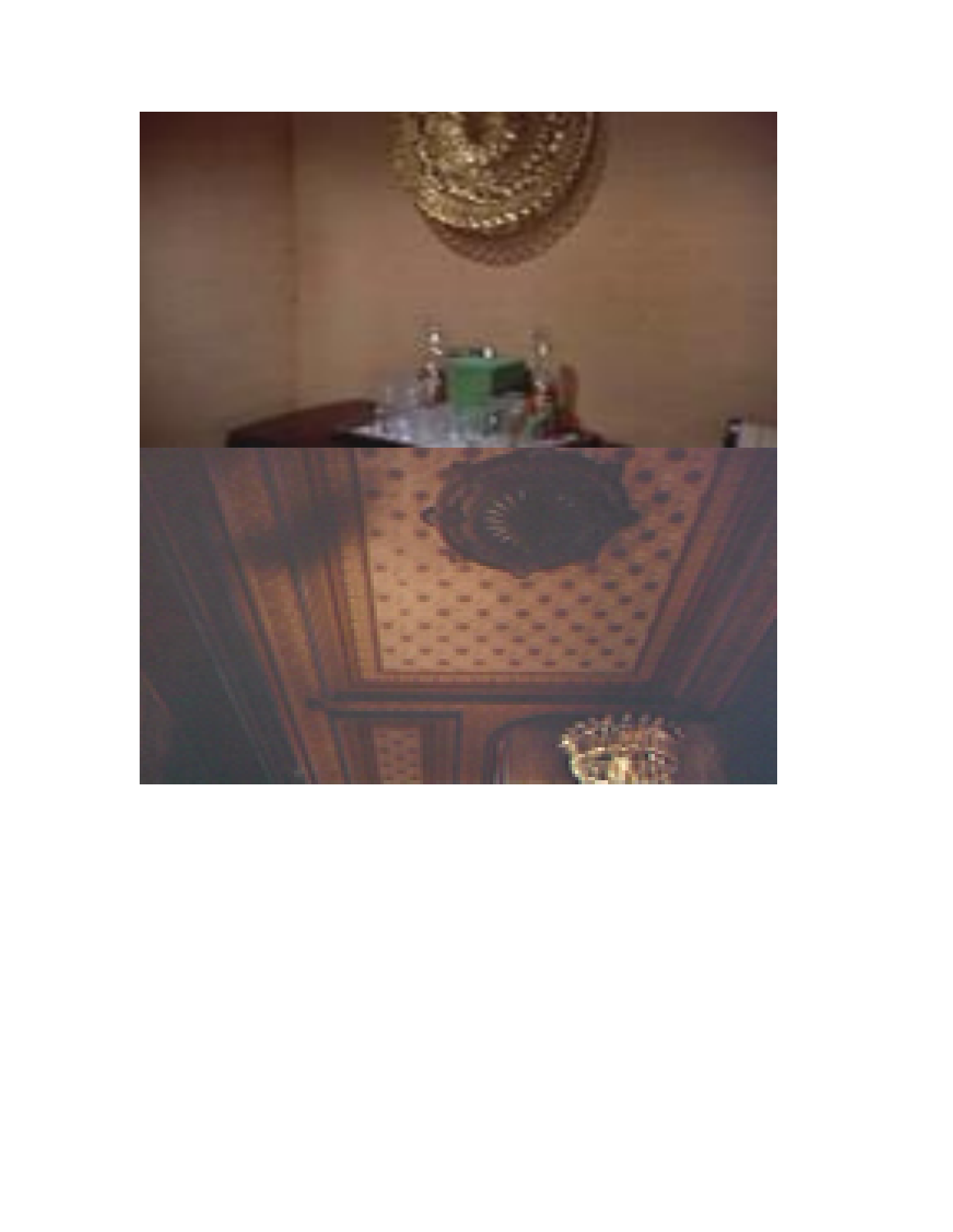Fig. 3 The gendered circle/web: one of the film's two global image patterns

It becomes clear early in the film in his mincing and swooning scenes with "motherly" Midge that "big boy" Scotty, the confirmed bachelor who wears a corset and noticeably more eyeliner than his female counterpart, has not only a fear of heights, but a fear of, and an uncanny connection to, women as well. This connection is made manifest by the discussion of the women's brassiere Midge is sketching.



Fig. 4 You're a big boy!

The fact that this typically hidden female undergarment "works on the principle of the cantilever bridge," something Scotty certainly would fear falling from, and that "an aircraft engineer down the peninsula designed," forges a connection between women and heights. That connection is further specified when Scotty follows Judy to the Empire Hotel as he watches her open one of its windows. At the time of the film the Empire State Building was the tallest skyscraper in the world. Judy's placement in an upper story associates stylistically women to be reckoned with and the heartbroken Detective's fear of heights. The tableau of Judy in the Empire Hotel window forms a graphic match with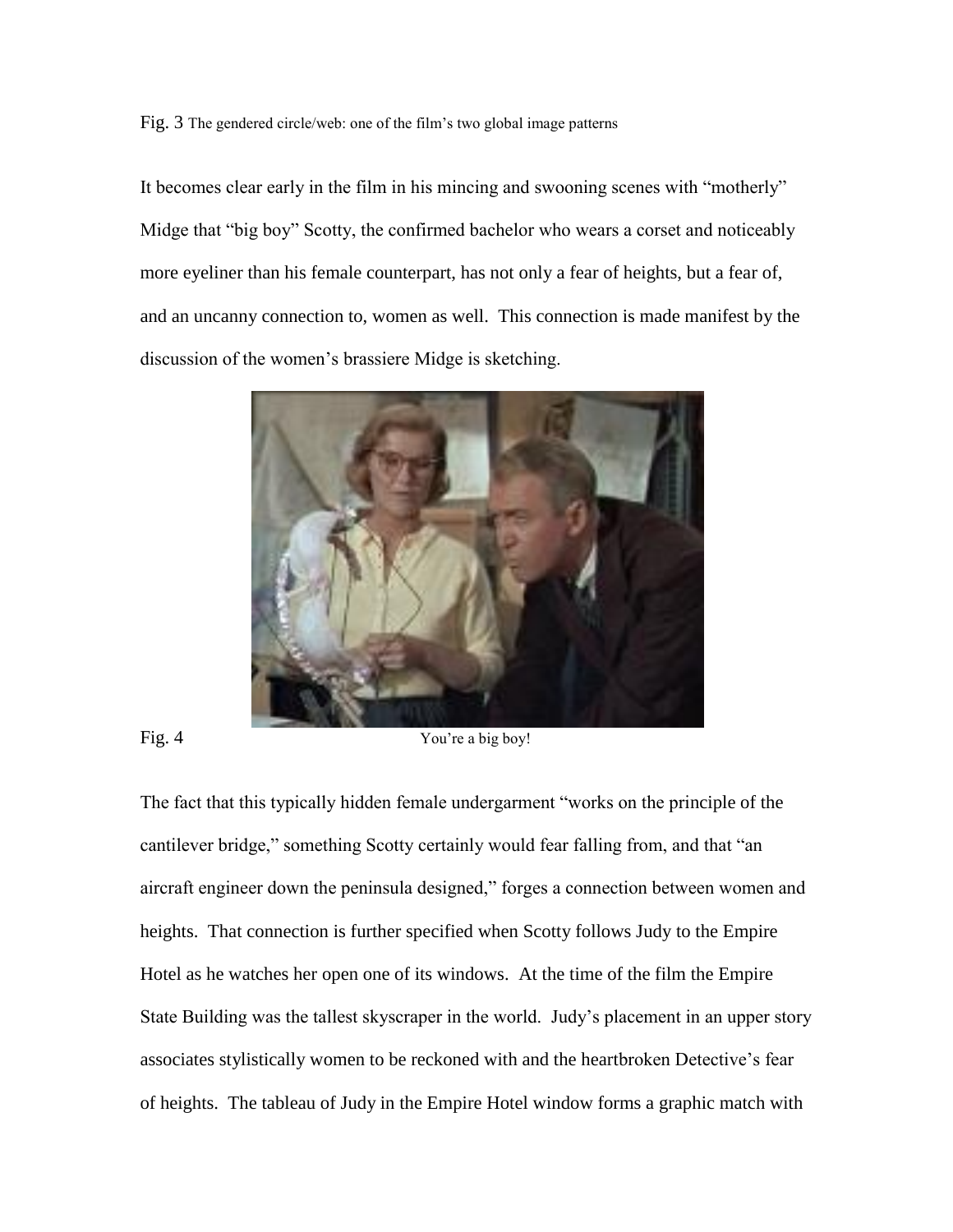false Madeleine when she previously paraded herself at the McKittrick Hotel window, successfully "tricking" the hapless Ferguson with her sudden disappearance from the hotel with the circular shapes.



Fig. 5 Hotel names and a graphic match help forge the connection between women and heights

Keeping in mind the discussion in Chapter 1 of both the often clichéd metaphors of film language and Hollywood's love affair with Freud (Hitchcock's most prevailing), it is fair to claim that *Vertigo* expresses feminine power by means of these circles and swirling images. One of the swirling icons designed by Saul Bass actually takes on demonstrably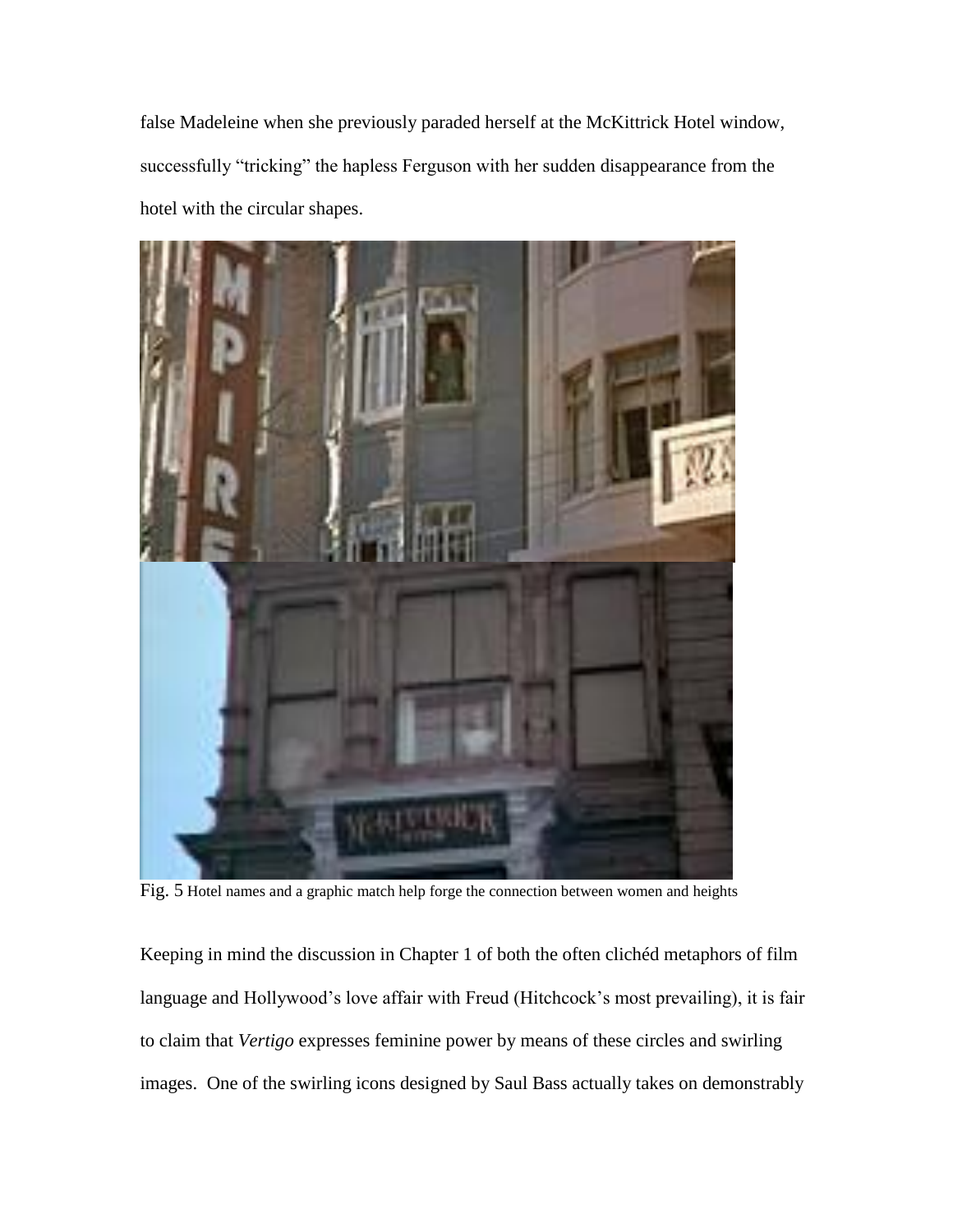yonic (vaginal) characteristics and inaugurates the film's synecdochic logic, as it lends insight into film noir's feared femme fatales whose seductions entice the male hero into their circular Black Widow spider webs.



Fig. 6 Title Sequence by Saul Bass displays womb/tomb icons

### *Liebestod*

Like so much of the history of Western literature, this film and the novel from which it springs (*d'Entre les Morts—Among the Dead*) are obsessed with love and death. Witness how composer Herrmann's film score directly lifts the *Liebestod* ("love/death" leitmotif) from Richard Wagner's opera *Tristan und Isolde*. So it comes as no surprise that the film's other global image is that of the tomb. In fact there is a "happy accident" in English whereby "tomb" rhymes with "womb"—from hence we come and towards whence we are destined—notions of mortality and discontinuity, infinity and regress abound. We are presented, mostly in nightmarish form, with the philosophical male dream of the sublime inspired by a reproductive womb envy and mystical pursuit of the door to the infinite. Following 19<sup>th</sup> Century German and British Romantics, this sublime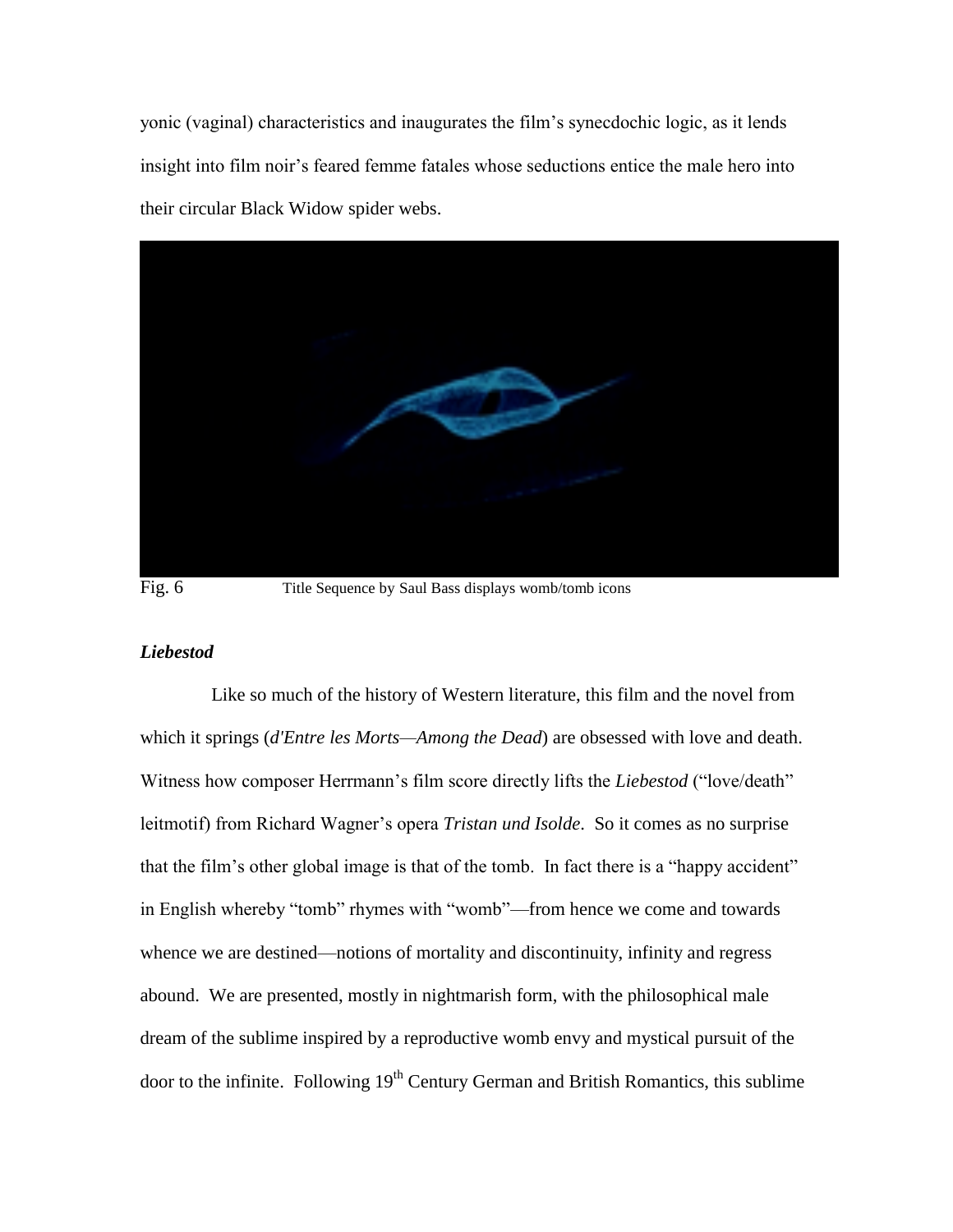object is often represented in terms of Nature, which is gendered as female—also known as the "eternal feminine," or "Mother Nature" with all of her mystery and reproductive power.

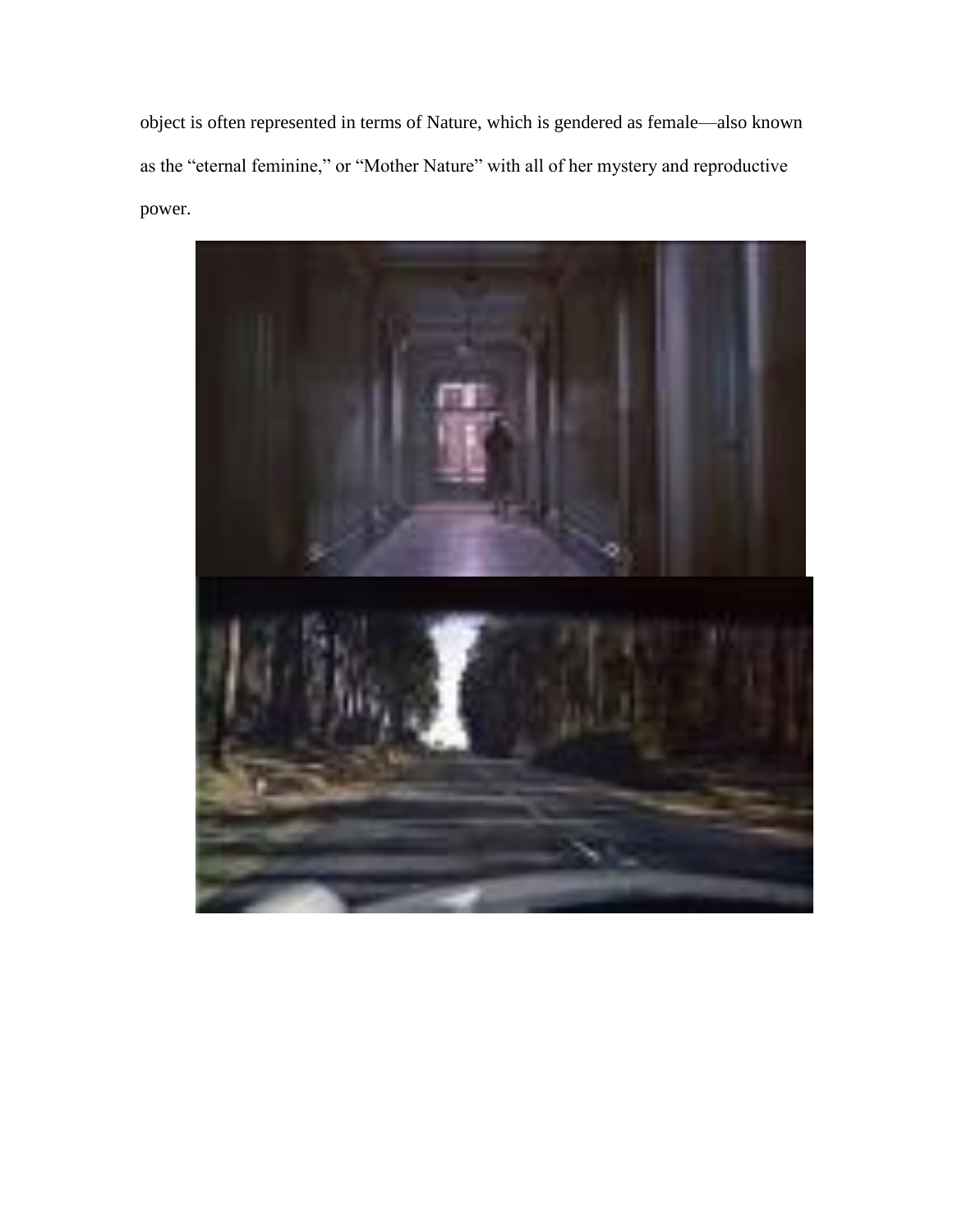

The irony in *Vertigo* is that all such creative power is held by the often forgotten, absent center of the film, Gavin Elster. That absence is registered by the absence at the center of the vertigo shot. Scotty pursues a non-existent love object that is the sole creation of another man.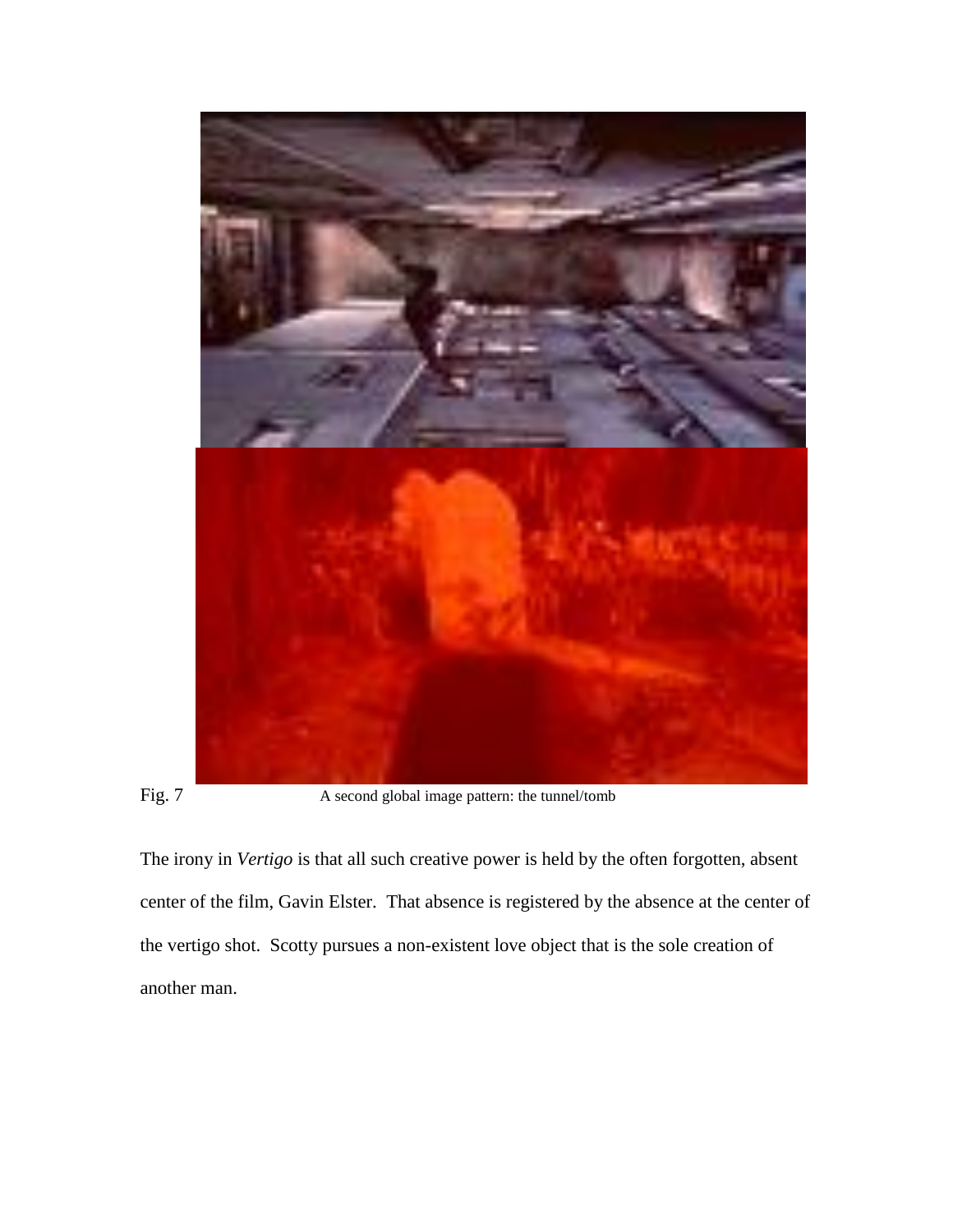

Fig. 8 An absence at the center of the shot and the narrative

### **Endings**

Just as the beginnings of films often contain important information for a convincing interpretation so do their endings, often wielding a retroactive tyranny over everything that has come before. I insist that students consider the ending of the film they are analyzing in order to demonstrate how that ending punctuates the meaning of the narrative as a whole. *Vertigo* ends with a *seemingly* cured Scotty walking out on the ledge of the Mission Tower looking down on yet another fallen victim as the nun tolls the great bell.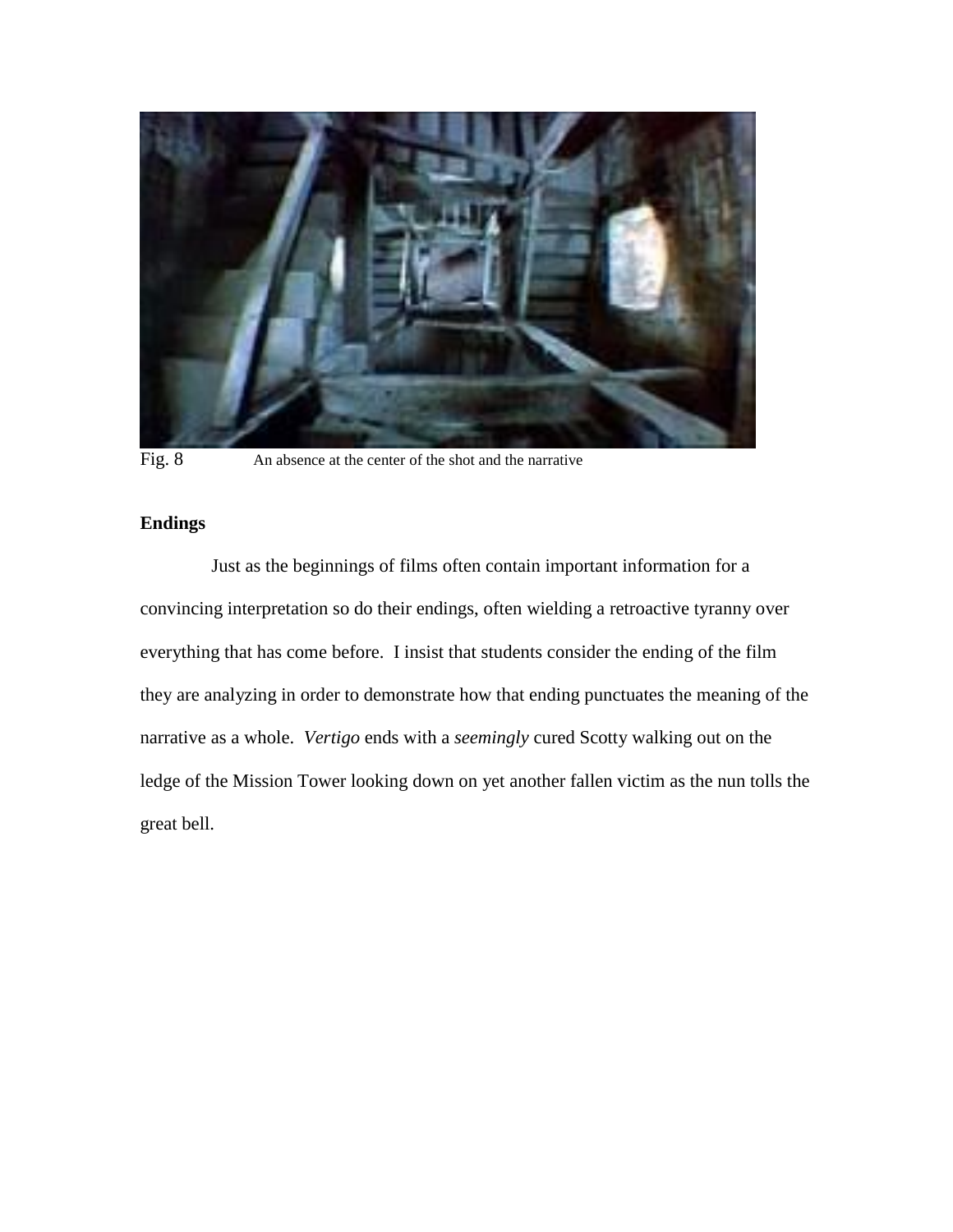![](_page_14_Picture_0.jpeg)

Fig. 9 A purposeful pose for the film's last frame begs interpretation

But then Scottie does something quite extraordinary and pronounced: He raises up his arms in helplessness and in so doing matches the global image of the other victims in their death pose, the Officer on Rooftop (Fred Graham) now dead on the city street, the real Madeleine dead on the Mission's tiled roof, and Scotty himself during his nightmare freefall first onto the tiled roof but then falling into infinite whiteness.

![](_page_14_Picture_3.jpeg)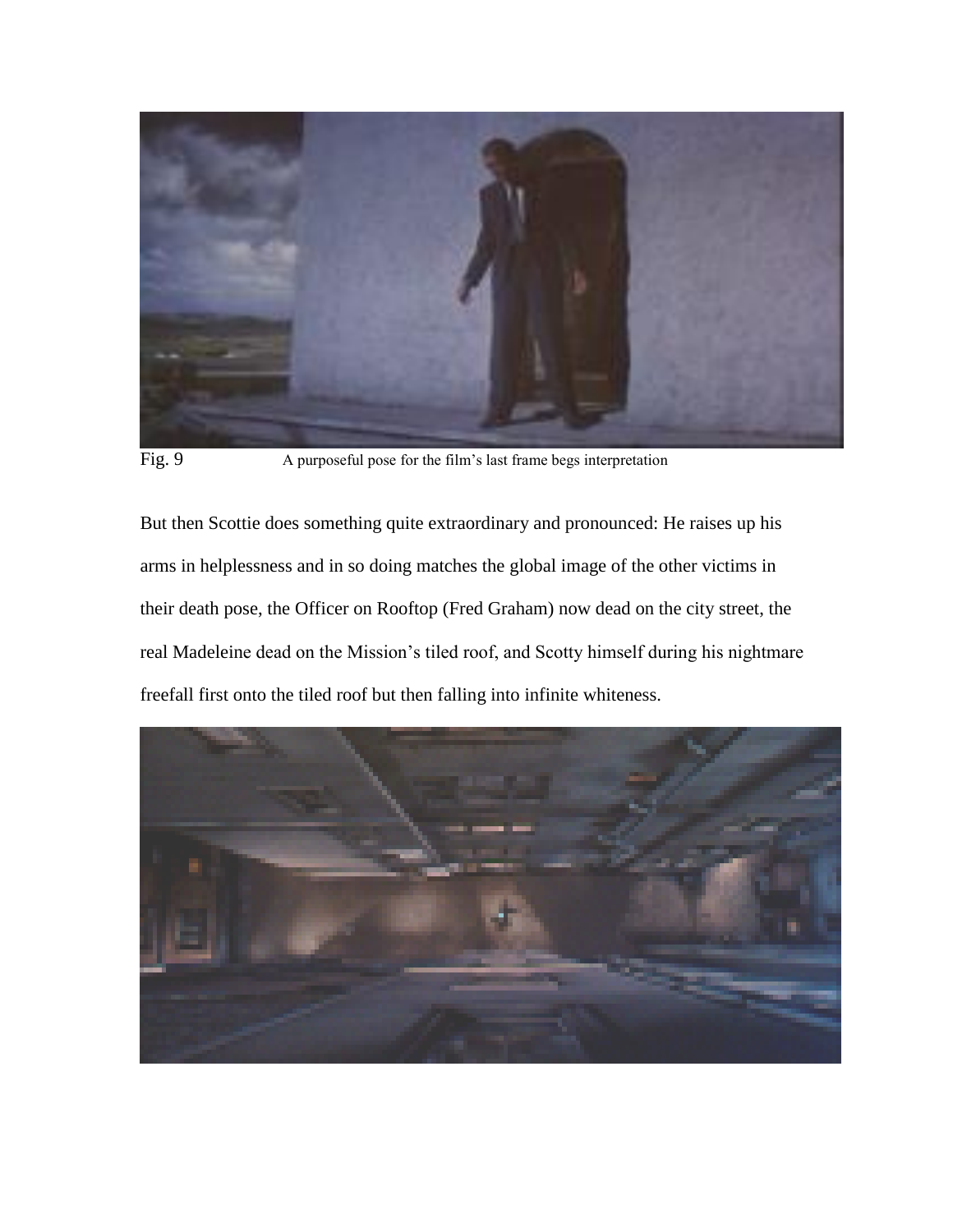![](_page_15_Picture_0.jpeg)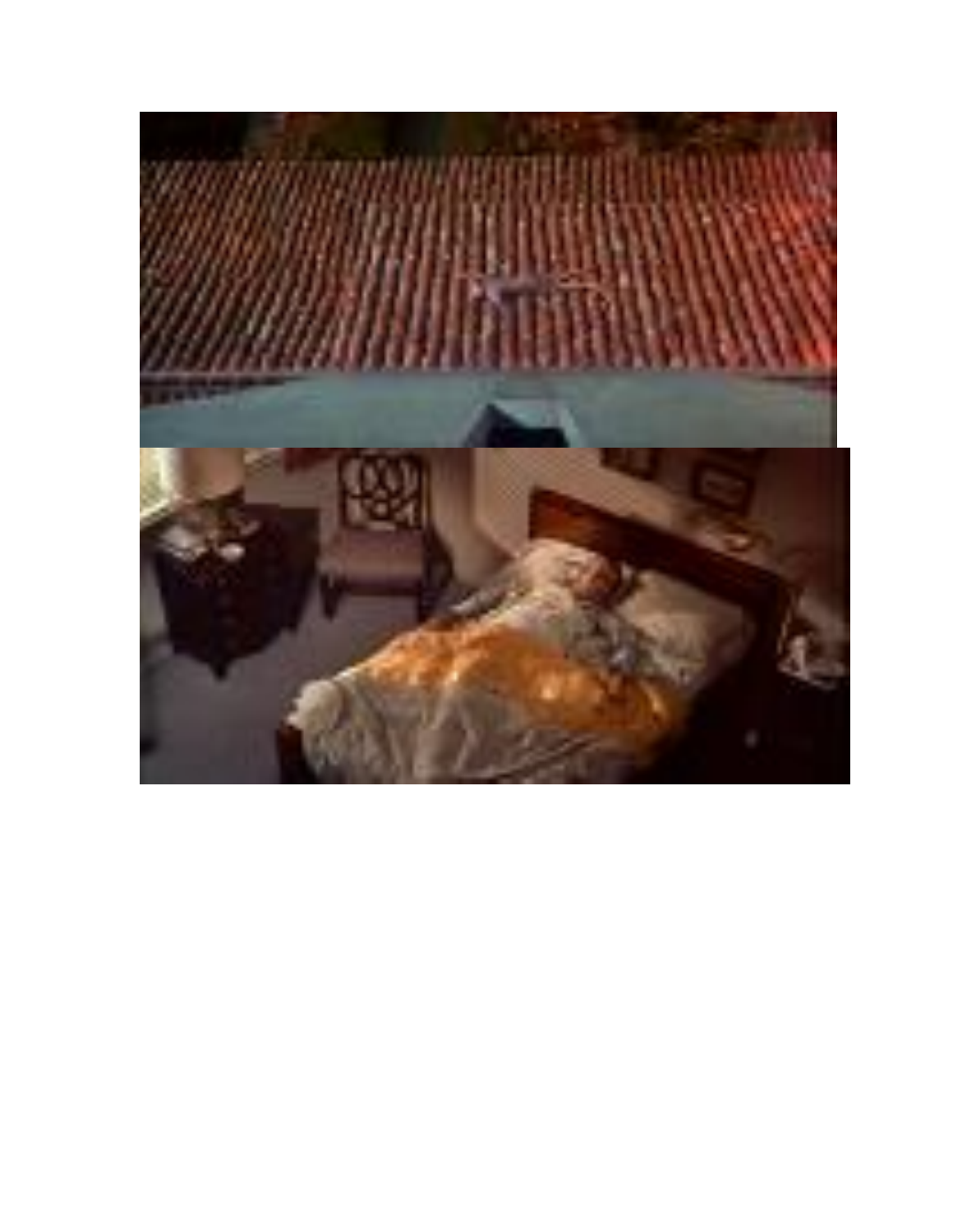![](_page_16_Picture_0.jpeg)

Fig. 10 The victim's stylized pose of unfreedom and death

That Scotty, or more precisely, James Stewart, intentionally raises his arms into this pose of unfreedom and death seriously undermines the simplistic closure for which Hollywood narratives are famous. **Narrative closure** is a particularly Hollywood (and TV drama and sitcom) practice whereby most loose ends of plot and character are miraculously and improbably resolved or abandoned in the film's last few minutes. Given our observation of Scotty's "victim pose," the audience is encouraged to treat his recent victory over his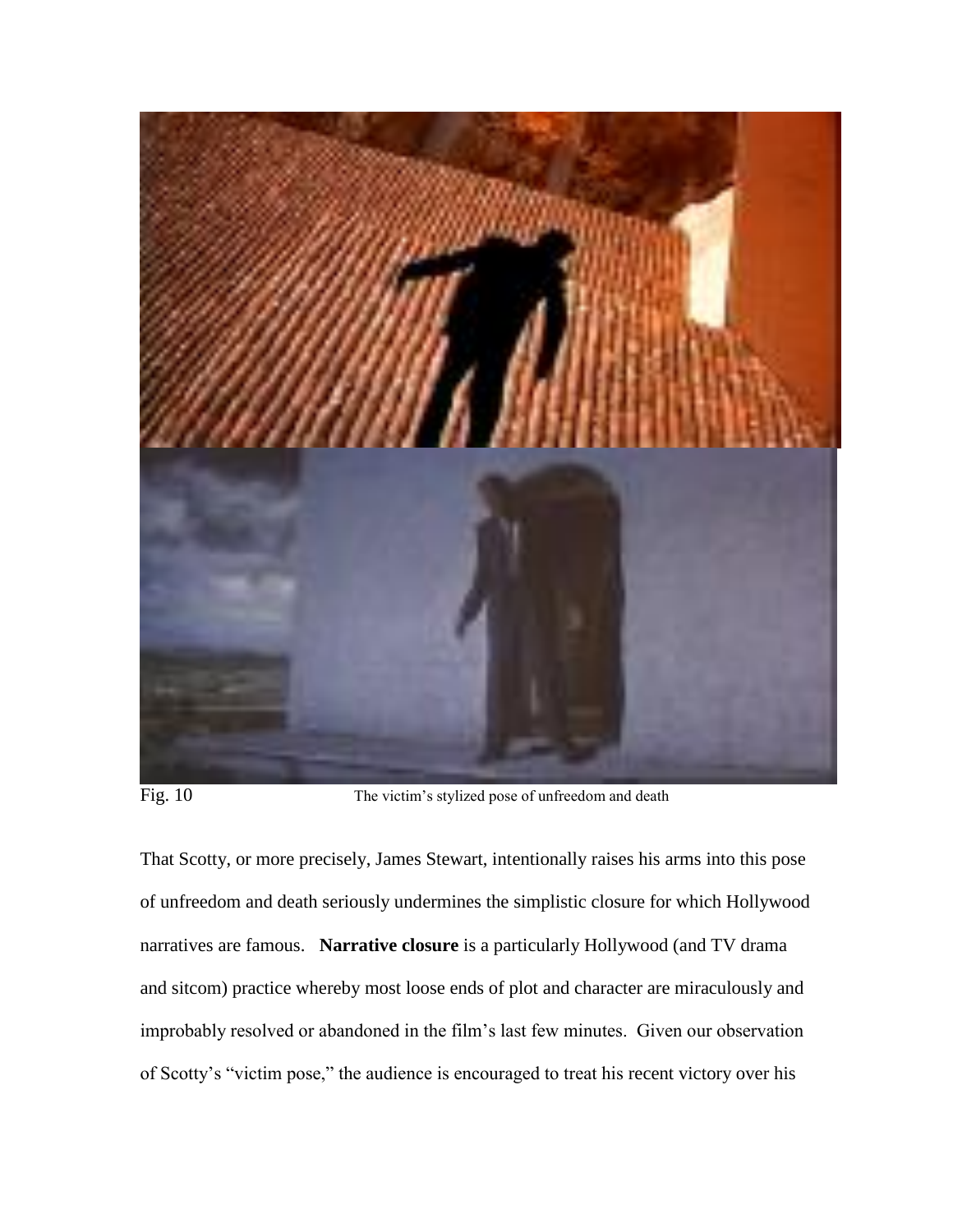fear of heights as temporary—a symptomatically brief reprieve during his momentary enlightenment as he angrily punishes Judy for her deception—only to return to his weakness and fear detectable in his swooning pose earlier in Midge's studio.

![](_page_17_Picture_1.jpeg)

Fig. 11 Scotty's feminized swoon matches other poses of unfreedom and death

### **The Next Day?**

Another strategy for students to employ is to speculate upon the question: "What happens the next day?" If the film has been "true to itself," that is, has not papered over its contradictions and loose ends, it can withstand such interrogation and reveal important putative details for a logical interpretation. It is fair to argue that the "next day" Scotty, having received the jolt required for him to kick his syndrome when he discovered Judy's complicity, has now returned to his acrophobia with the shock of Judy's death, as attested to by his stylized pose. Perhaps a "happy ending" lies ahead (as indicated in Hitchcock's "Foreign Censorship Ending") when and if Elster is apprehended fleeing his crimes in Europe. It is fair to claim that the best directors thwart expectations of narrative closure, as we will see, for example, in *Blue Velvet.*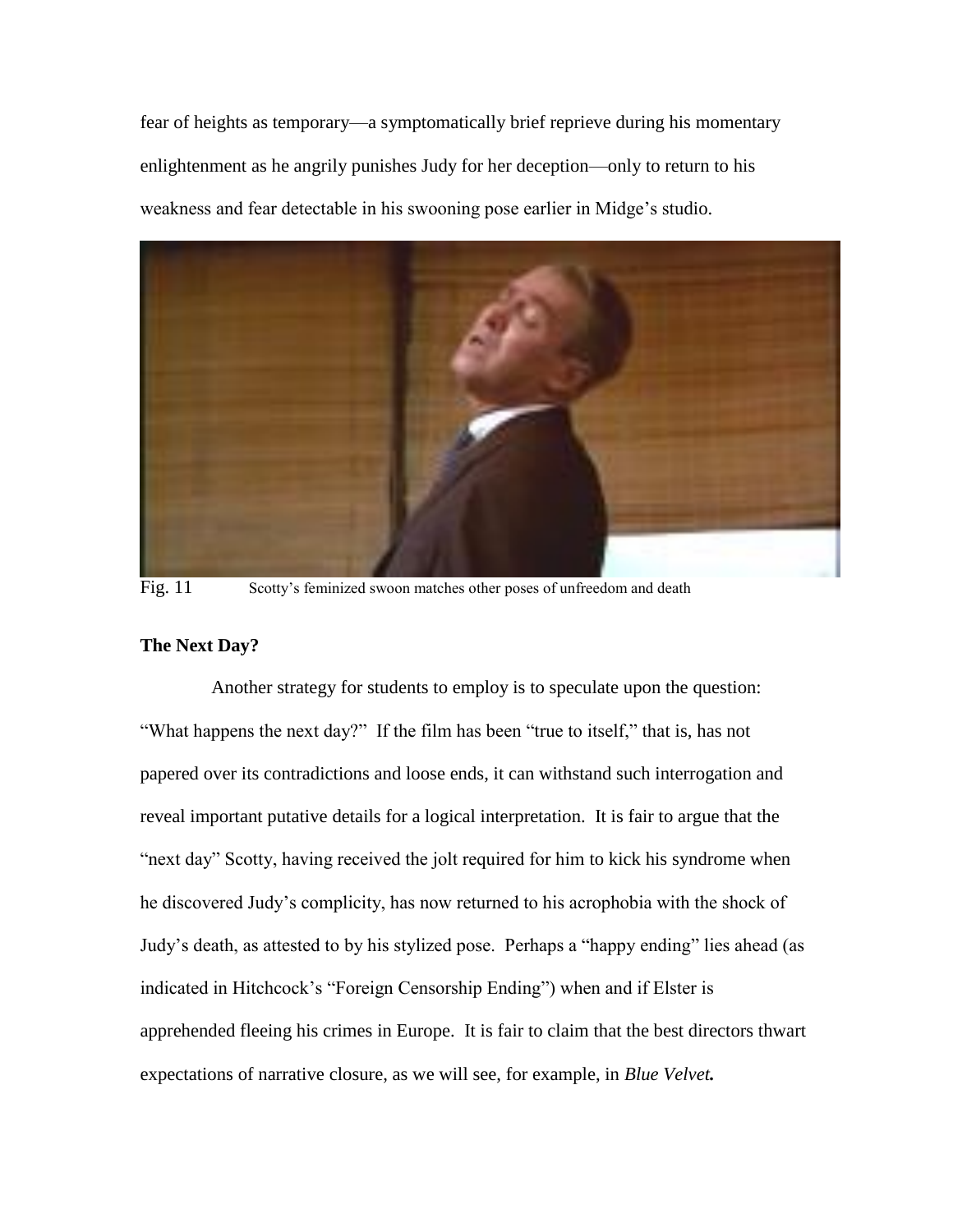The extreme high angle shot or God shot of the bell tower, tiled roof and sidewalk following Madeleine's "jump" is held by Hitchcock for an unprecedented 10 seconds or so creating a tableau for interpretation. A **God Shot** or extreme high angle shot is so named because it often approximates a near impossible perspective of elevation available only to a supreme being. The shot usually confers some sort of moral judgment and, particularly in Hitchcock, foreshadows the death of the subject within the frame. The priest and nuns discover Madeleine's body on the roof to the left of the tower, while to the right, a miniscule Scotty emerges in a panic from the stairwell out onto the walkway of dark grey slabs which form an unmistakable cross. Casting a long shadow, he seems to stumble. As he abandons the scene, he looks over his shoulder before going around the corner of the building. He will later testify that this state of impotence was a "mental blackout." The crucifix and clergy images on display during Scotty's flight stamp him with guilt; unbeknownst to him he is being sacrificed by Elster.

![](_page_18_Picture_1.jpeg)

Fig. 12 A god shot creates a tableau of impotence and religious-inspired guilt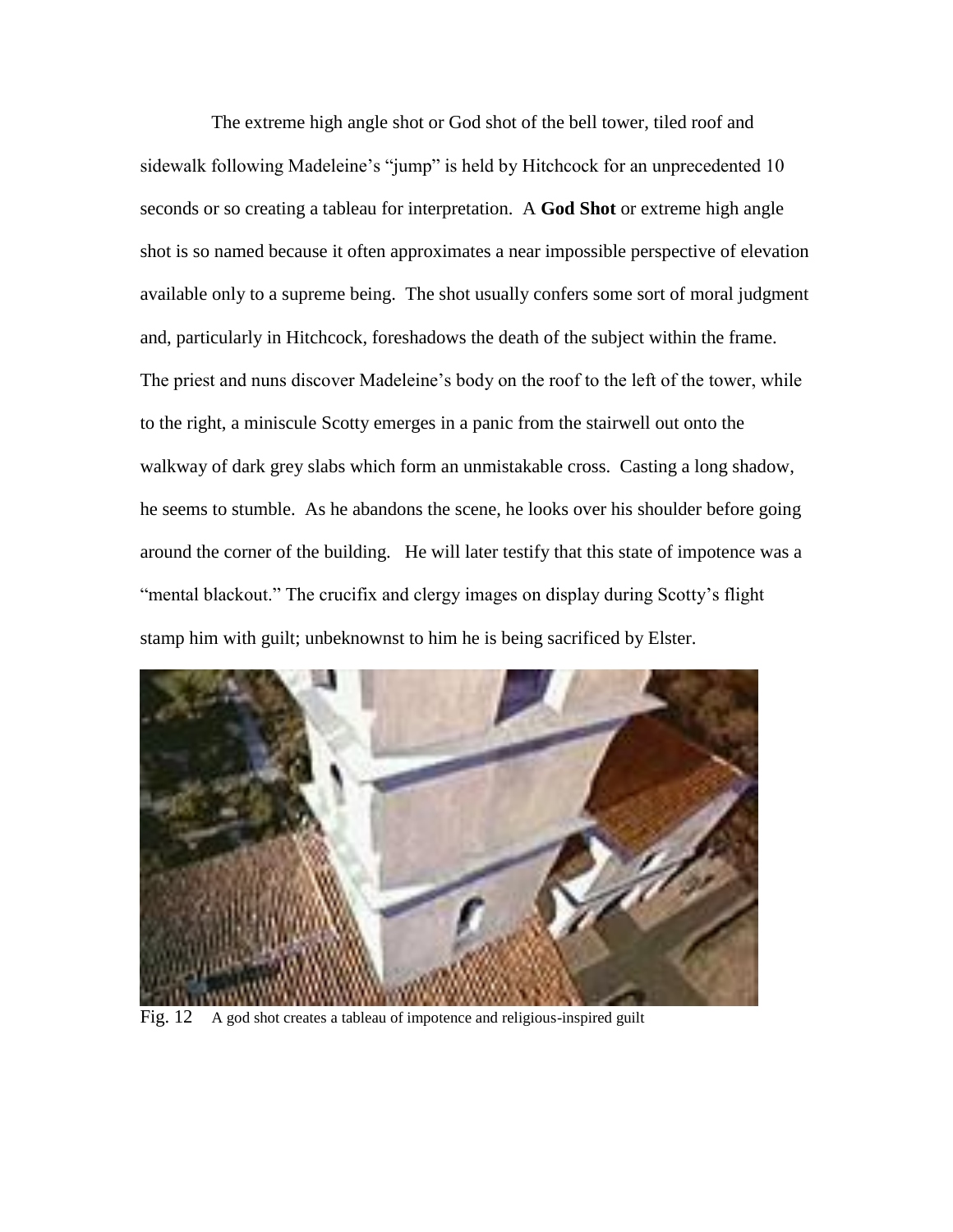Scotty's guilt is hammered home by the Coroner at the inquest who not so subtly degrades the mute Scotty for his unmanly cowardice as a failed "watchdog and protector." Three times during the Coroner's tongue lashing there are cuts to Elster flanked by attorneys and more importantly seated behind him are the nuns and priest who found the body. To emphasize the importance of visually associating these figures of moral condemnation with Elster, who after all purportedly lost his wife due to Scotty's weakness and neglect, there is an insert shot of Elster with a watchful nun over his right shoulder.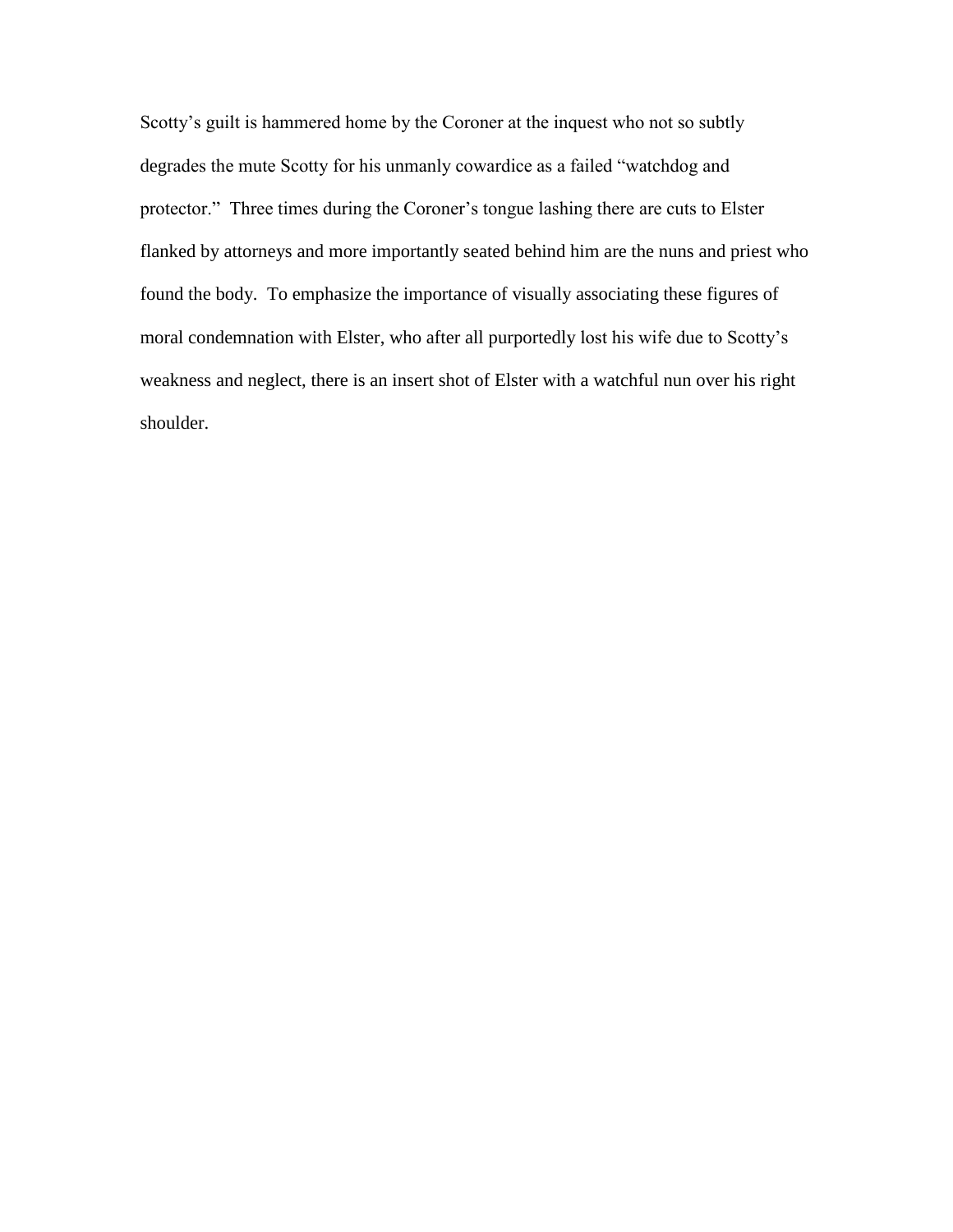![](_page_20_Picture_0.jpeg)

Fig. 13 The association of Elster, the priest and nuns bestows guilt and affects the film's end Scotty's overdetermined guilt complex that will soon give way to a surrealistic nightmare is set up by combining the crucifix tableau at the scene of the "suicide" with the condemning stares by the real jury of Elster and the church figures. The overwhelming guilt is cemented by the Coroner's diatribe, which manages to also assign guilt for the death of the Officer on Roof. The court finishes with Scotty this way: "It is a matter between him and his own conscience." Elster's connection to the priest and nuns must be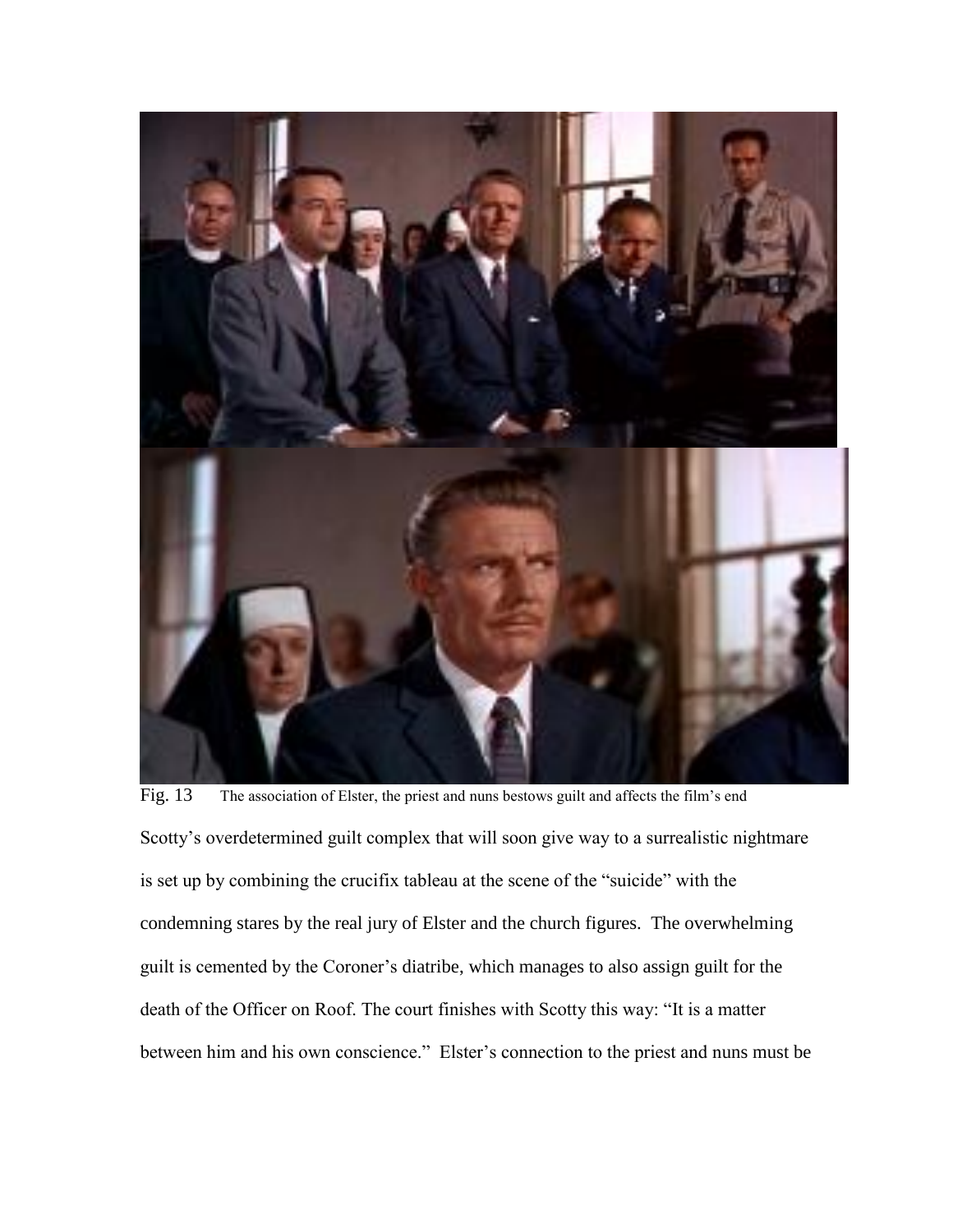taken into account when interpreting Judy's death at the end of the film, instigated as it is, in part, by the arrival of the nun.

## **Dreaming in Color: A shot-by-shot analysis of the Nightmare sequence**

Following the grueling inquest, Scotty briefly visits Madeleine's grave. A low angle camera allows us to view a crucifix atop a mausoleum, which prevents Scotty from appearing tall and powerful. He places his hands behind his back suggesting they were tied when it came to saving Madeleine.

![](_page_21_Picture_3.jpeg)

Another crucifix towers over Scotty

![](_page_21_Picture_5.jpeg)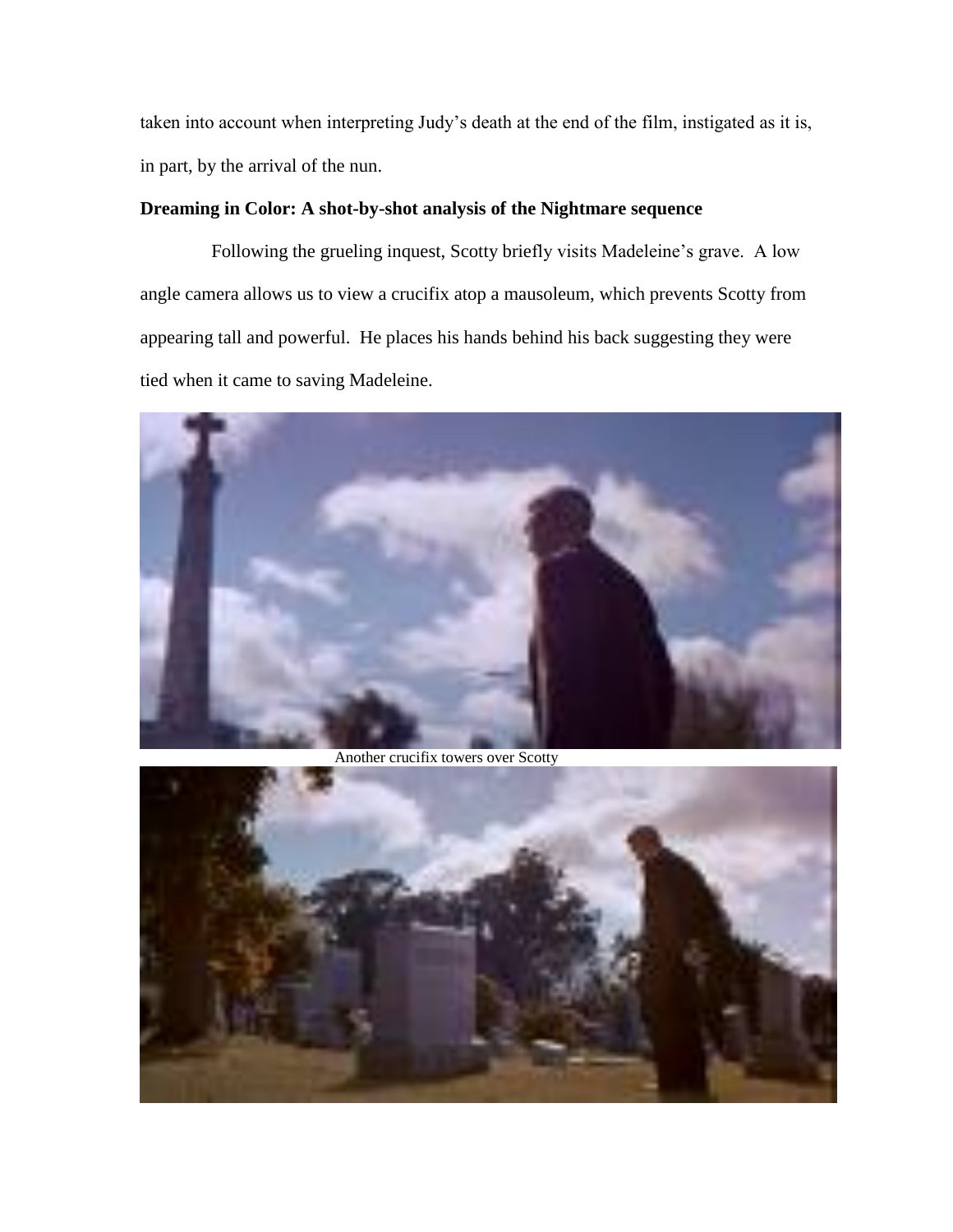### Fig. 14 / Vertigo ties his hands

A fade from this image to momentary blackness and then a fade up on the establishing shot of the San Francisco rooftops reminds the audience where Scotty discovered his vertigo at the beginning of the film. Lighted signs on buildings flash, most noticeably one with the letters "SP" that figured prominently in the right to left pan across the rooftops in the opening chase scene. I will leave the interpretation of those letters to others.

![](_page_22_Picture_2.jpeg)

Fig. 15 This stationary establishing shot recalls the site of Scotty's first vertigo attack

The following lap dissolve to the inside of Scotty's bedroom connects the origin of his trauma with the nightmare he is about to have. An extreme high angled God shot reveals Scotty restless in bed as he assumes the stylized victim's pose with a yellow blanket turned down, forming a wide stripe across his body. Students often jump to analyze this use of color (yellow stands for cowardice or, following Charlotte Perkins Gilman's 1899 "The Yellow Wallpaper," insanity,) despite warnings about the ultimate arbitrariness of color analysis. What does the color red signify? Passion? The Devil? Anger? Beauty?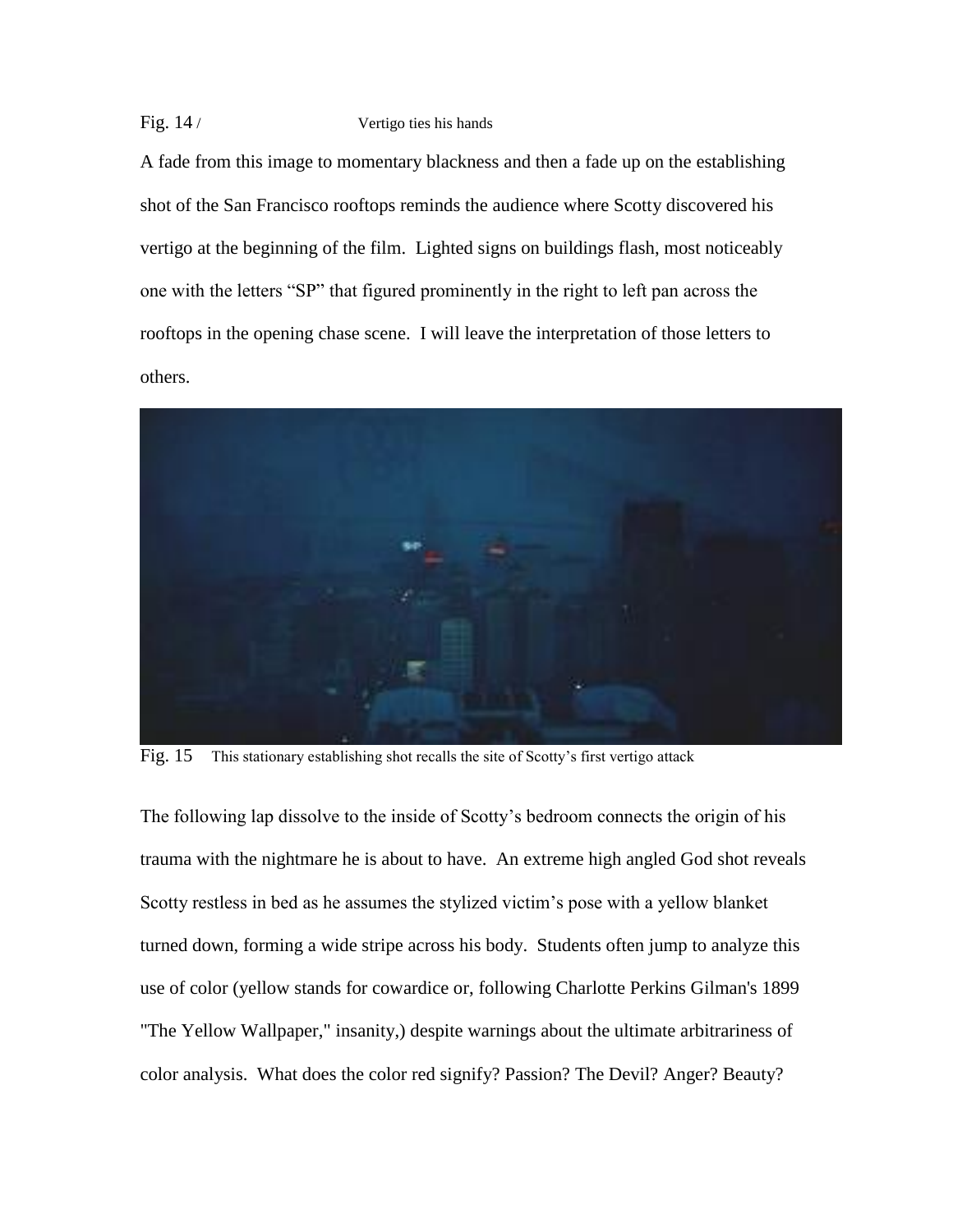Love? Lust? Only a rather detailed analysis can begin to sound convincing when it takes its cues from the context of the film and argues specific meanings for specific colors. There is a connected caveat to be issued as well regarding the technology of representation. Because most contemporary students, critics, and scholars study films from DVD copies, or online streaming services, those representations of color are only as good or as inaccurate as the monitor and its hue settings. What appears to be blue on one screen may very well turn up as green or purple on another.

![](_page_23_Picture_1.jpeg)

Fig. 16 A God shot of the victim's pose Color analysis often too arbitrary

![](_page_23_Picture_3.jpeg)

Dark horizontal lines cast by the shadows of the Venetian blinds are irrefutable and create the typical film noir image of entrapment and imprisonment. After the establishing god shot we see an insert close up of Scotty's troubled face on the pillow as the saturating blue filtered light begins to flash on and off, mimicking the flashing signs outside. **Filters**  are gelatin or glass overlays attached to the camera (or printer lens), which modify the amount and nature of light. Filters used here create flashing colors in order to contribute to the surrealistic nature of the nightmare sequence. Fog filters are used in several exterior shots with Scotty following Madeleine to Carlotta's graveyard and to the redwood forest of Muir Woods. The visual effect of the fog filters helps to soften edges and results in a kind of gauzy contrast. Because not limited to Scotty's point of view shots, the "fog" represents Scotty's and the viewer's romanticism and nostalgia for the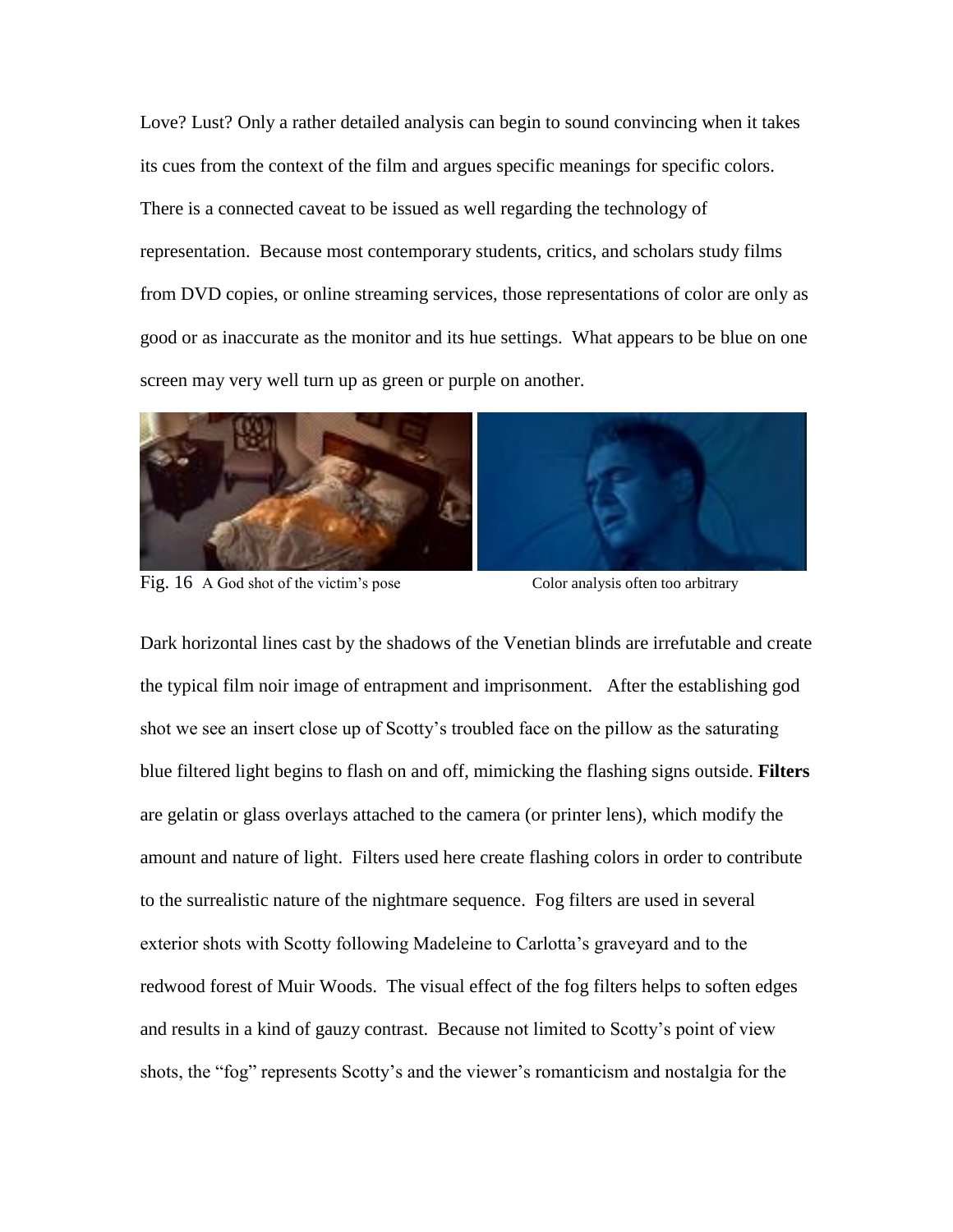old San Francisco wistfully recalled by both Elster in his office and Pop Leibel in his bookstore.

![](_page_24_Picture_1.jpeg)

Fig. 17 Fog filters suggest a romanticism and nostalgia for both viewers and Scotty alike

Throughout the nightmare leading up to Scotty's freefall in white space, the flashing filtered light continues to throb like a heartbeat, beginning as blue then violet with Scotty's head still on the pillow. When the nosegay is revealed we see a single throb of green before the rhythm is interrupted momentarily as the oil painting rendition of the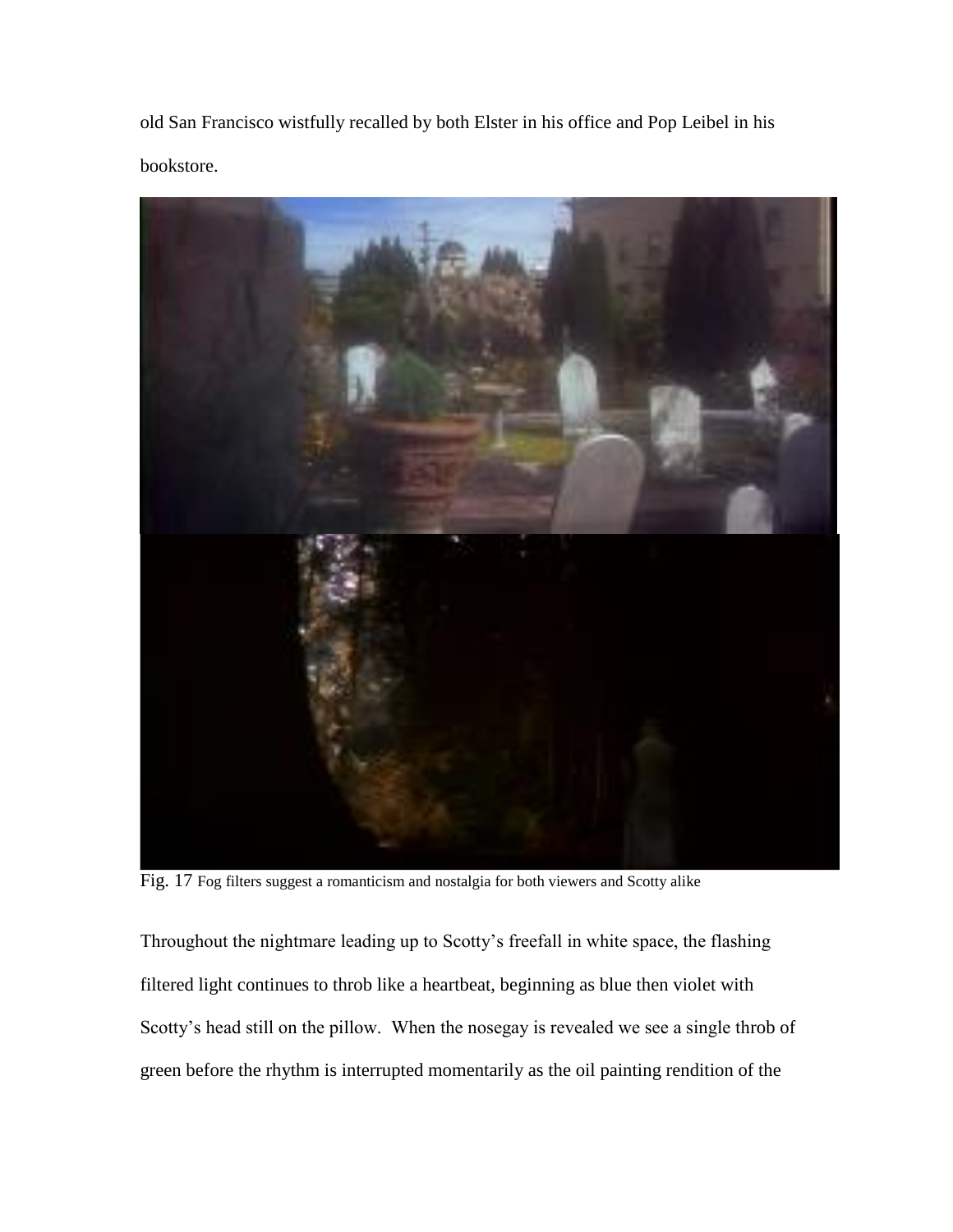flowers transforms into a cartoon version suggesting the detective's unrealistic love affair with "Madeleine." At the outset of the nightmare, Bernard Herrmann's score has taken over in full orchestra and loud castanets with the Spanish tempo or habanera announced earlier in the film as we inspected Carlotta's portrait. This ghostly tango clearly represents the fabricated Carlotta influence at the center of Scotty's nightmare. When the throbbing filtered light flashes pick up again, the image alternates between black and white and color with a single rose blossoming at the center of the chaos of exploding petals. Perhaps the rose represents to Scotty his love for Madeleine as the one stable element in the otherwise chaotic series of events surrounding her death. Often when a film, shot primarily in color, switches to black and white it is a signal of returning to a time in the past as demonstrated, for example, in Oliver Stone's *Natural Born Killers* (1994) and Sam Medes' *American Beauty* (1999).

![](_page_25_Picture_1.jpeg)

Fig. 18 Scotty's love-rose amidst the chaos Black & White often confers a sense of history

With the appearance of the inquest window scene, the filter changes to an orange hue, and recalls two recent graphic match moments which together contribute to Scotty's anxiety: one with Captain Hansen, Elster and Scotty in front of the window and the ensuing one-sided chat with Elster and Scotty. Elster tells Scotty "You and I know who killed Madeleine," and that claim is punctuated in the dream by inserting Joanne Genthon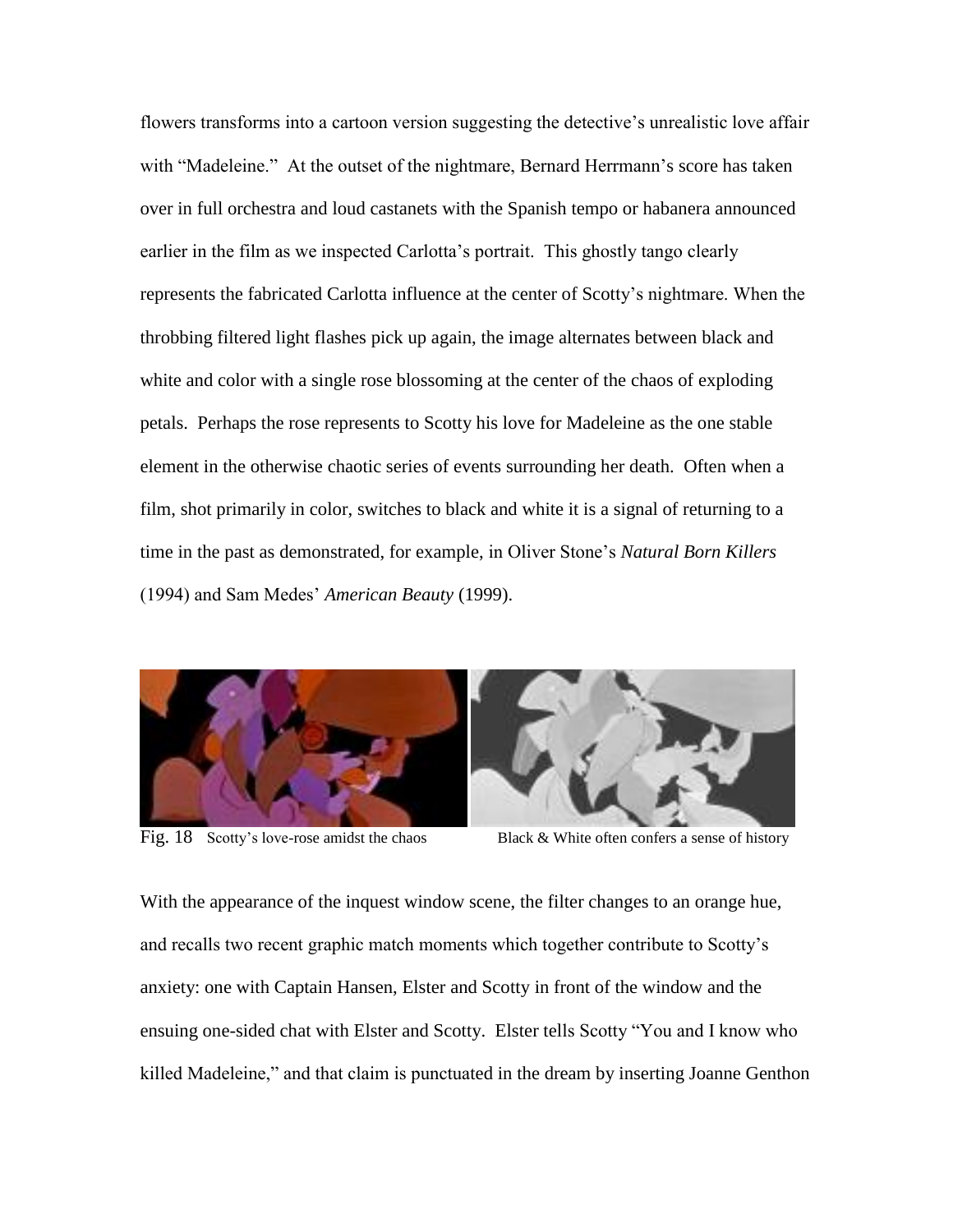portraying the Carlotta of the portrait—Madeleine's suicide was the improbable hypnotic result of the ghost of Madeleine's mad grandmother. The dream logic of replacing Hansen with Carlotta is a not as simple. Hitchcock places the Captain so close to Elster that his body intersects with the murderer's body. The spatial relationship is nearly identical to the one in the dream and forges a Hansen/Carlotta equation. Certainly Elster has manipulated both the San Francisco police department and the memory of his wife's suicidal grandmother in his murder and money grab plot. Elster picks Scotty to be an unwitting accomplice based on his certain failure to see the whole truth of the crime due to his acrophobia and Madeleine infatuation. The master puppeteer not only dresses, scripts, and rehearses Judy Barton, he typecasts Scotty along with some of his movements and lines:

ELSTER: Do you mind if I speak to him for a minute? HANSEN: Oh, go ahead. Elster leads Scotty as he crosses to another window. Without looking at him, Elster commands Scotty to follow. ELSTER: "Scotty."

Elster comments that the Coroner "had no right to speak to you like that," and further assigns or rather cancels lines: "No there's nothing you have to say to me."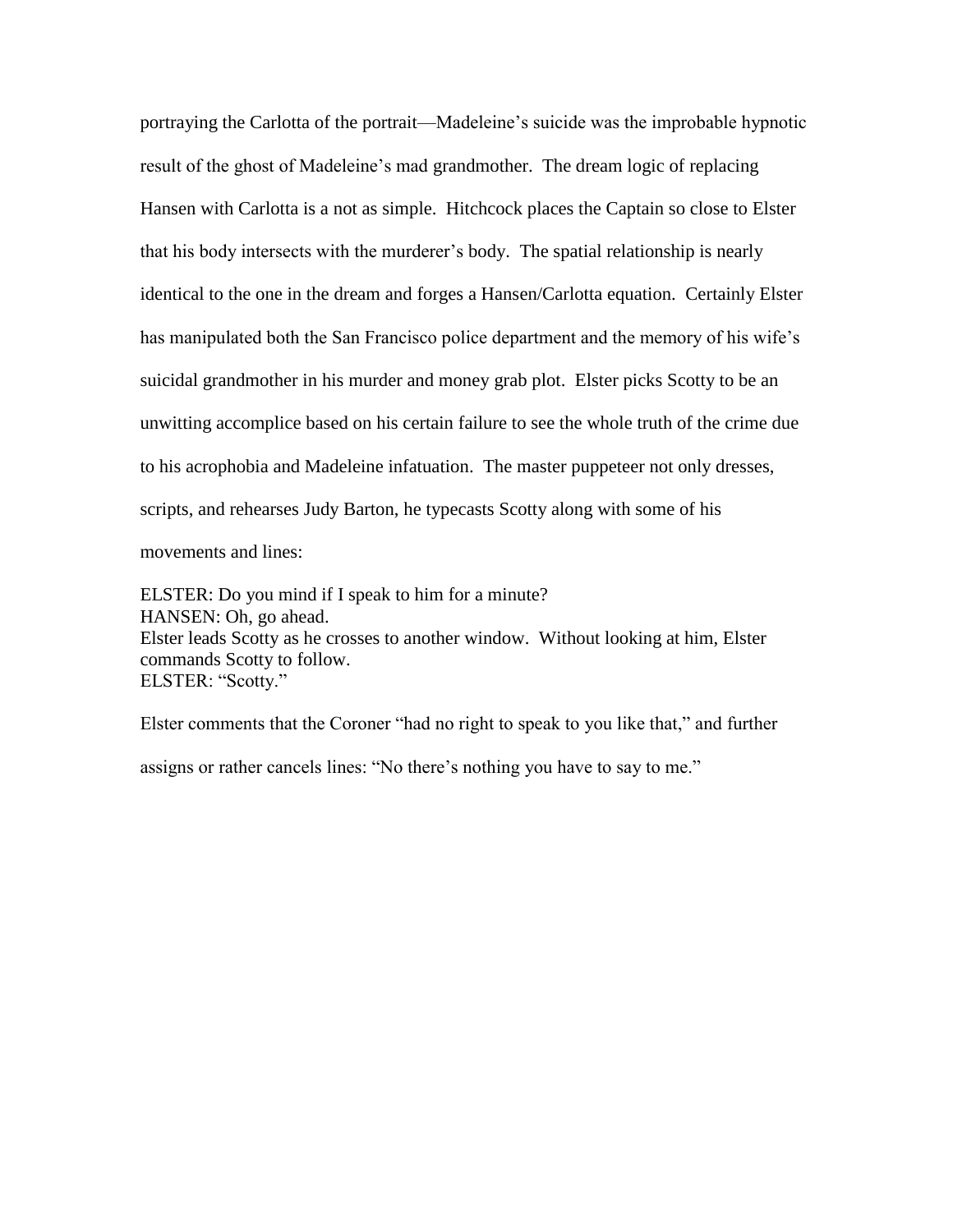![](_page_27_Picture_0.jpeg)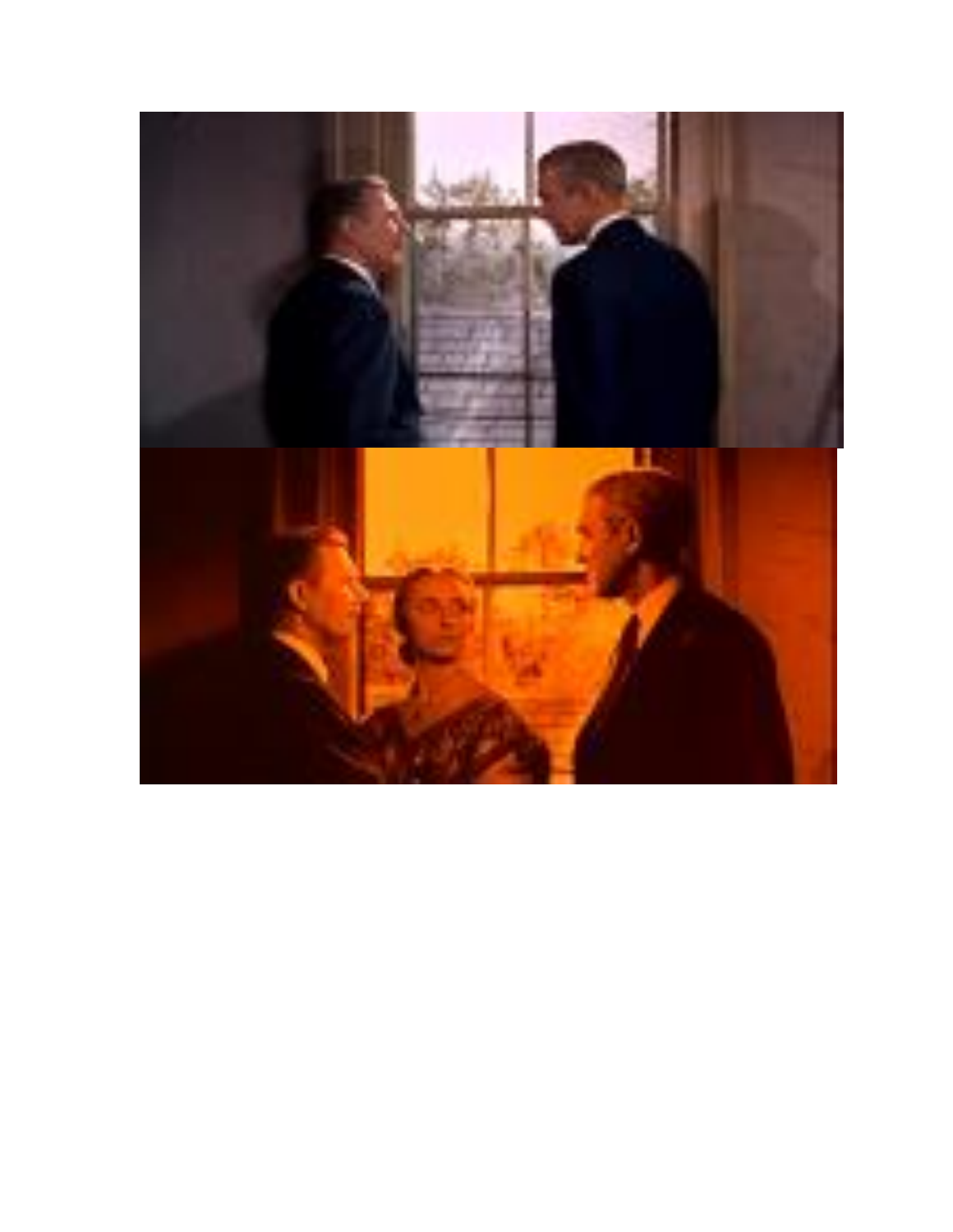![](_page_28_Picture_0.jpeg)

At first Carlotta's head rests on Elster's shoulder in his embrace, and then she raises it to gaze at Scotty all the while obscured by shadow. When her head movement is complete and her stare is firmly fixed on Scotty, a key light timed to the throbbing filter illuminates her face to uncannily reveal the face in the portrait. A zoom in on a "live portrait" of Carlotta stops on a choker close-up of a necklace with a large red square gem set in a gold embroidered pendant with three hanging teardrop shaped red gems set in gold as well. What is most striking here is the presence of a kind of "cheat." Why is Scottie's consciousness so taken with this necklace? Interpretations abound from an unpacking of the meaning of this necklace, and the most convincing are those that account for the number three in their analysis of how it all relates to the film. However, the most compelling explanation of the necklace is a mere plot point. Somehow Scotty's nightmare is improbably taking out the time to italicize this prop in order to later incriminate Judy as Elster's accomplice.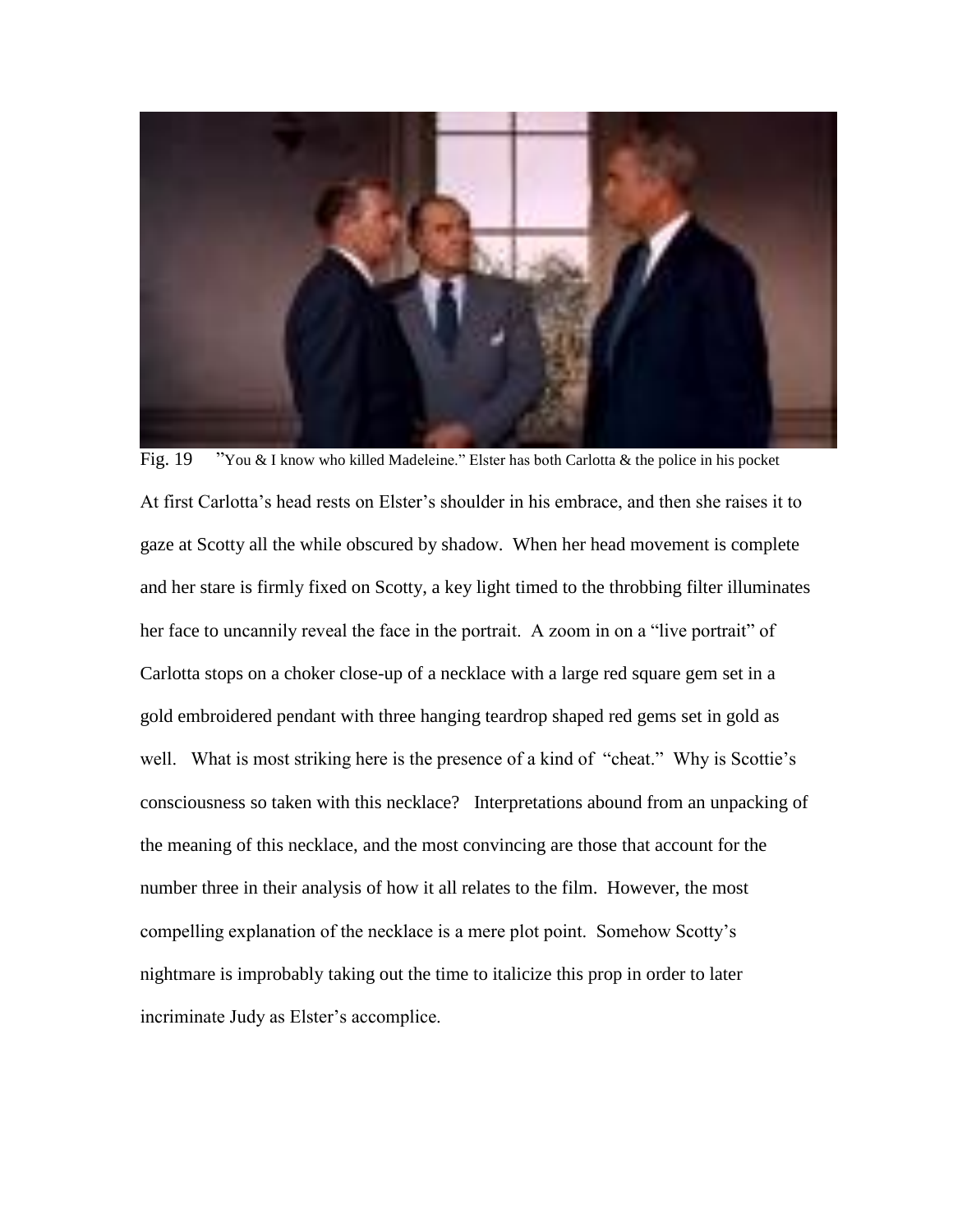![](_page_29_Picture_0.jpeg)

Fig. 20 Scotty's nightmare pauses improbably to plant incriminating evidence

The image of Scotty walking in darkness follows. Hitchcock performs a kind of halfbaked version of the vertigo shot by having Scotty walk towards the camera as the camera dollies back providing a helpless feeling that Scotty is getting nowhere. Then timed to one of the filter throbs, a rear-projection blue screen image of the cemetery appears behind him to replace the darkness. A **blue screen** or **green screen** effect depends on technology that combines a foreground image (such as a TV meteorologist) with a background image (such as a weather map). The foreground subject is filmed in front of a vividly colored solid background, often blue or green. Then everything blue is replaced by a background plate to form a composite image, such as Scotty at first walking in blackness that then mysteriously morphs into Carlotta's (Madeleine's?) cemetery.

![](_page_29_Picture_3.jpeg)

Fig. 21 Getting nowhere fast Cemetery appears via the blue screen effect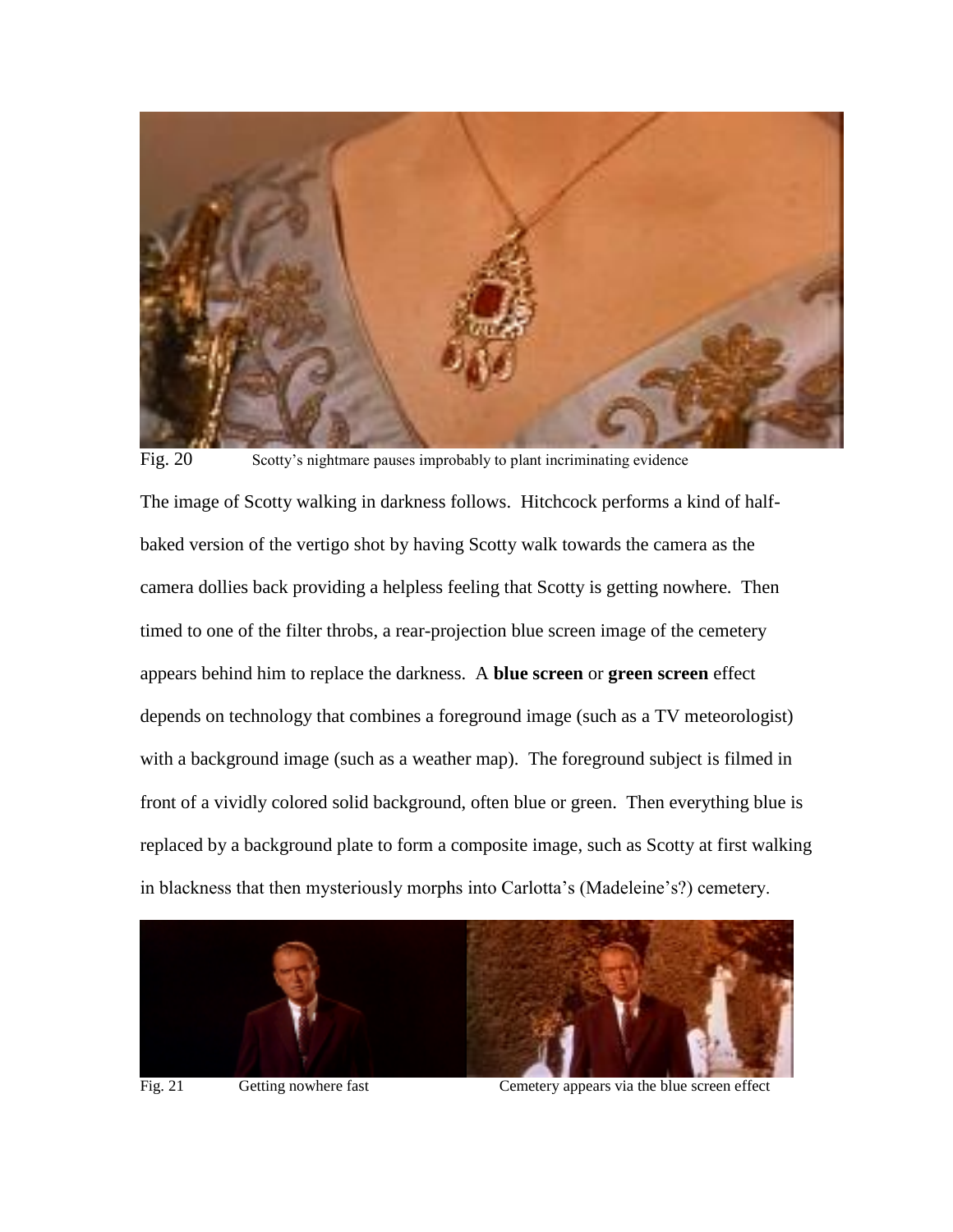Scotty has been approaching an open grave as revealed by his POV tilt down shot and into the grave. A **point of view** or **POV shot** is self-explanatory in that it is a shot from a particular character's subjective perspective as if seen through that character's eyes. A director grants a particular privilege to any character afforded such a shot since the audience is being let in on that character's view of the world. Most POV shots indicate that the subject is the center or protagonist of the film. There is no question *Vertigo* is "Scotty's film," since at its very start we get his subjective experience of his illness by means of the vertigo shot.

![](_page_30_Picture_1.jpeg)

Fig. 22 The privileging POV shot

### **Splitting POV**

 Hitchcock, however, repeatedly splits the viewer's identification in his films (*Notorious* and *Psycho)* and in *Vertigo*, long before we learn Judy's secret via her flashback, we are afforded her points of view of the tree lined coastal highway, for example.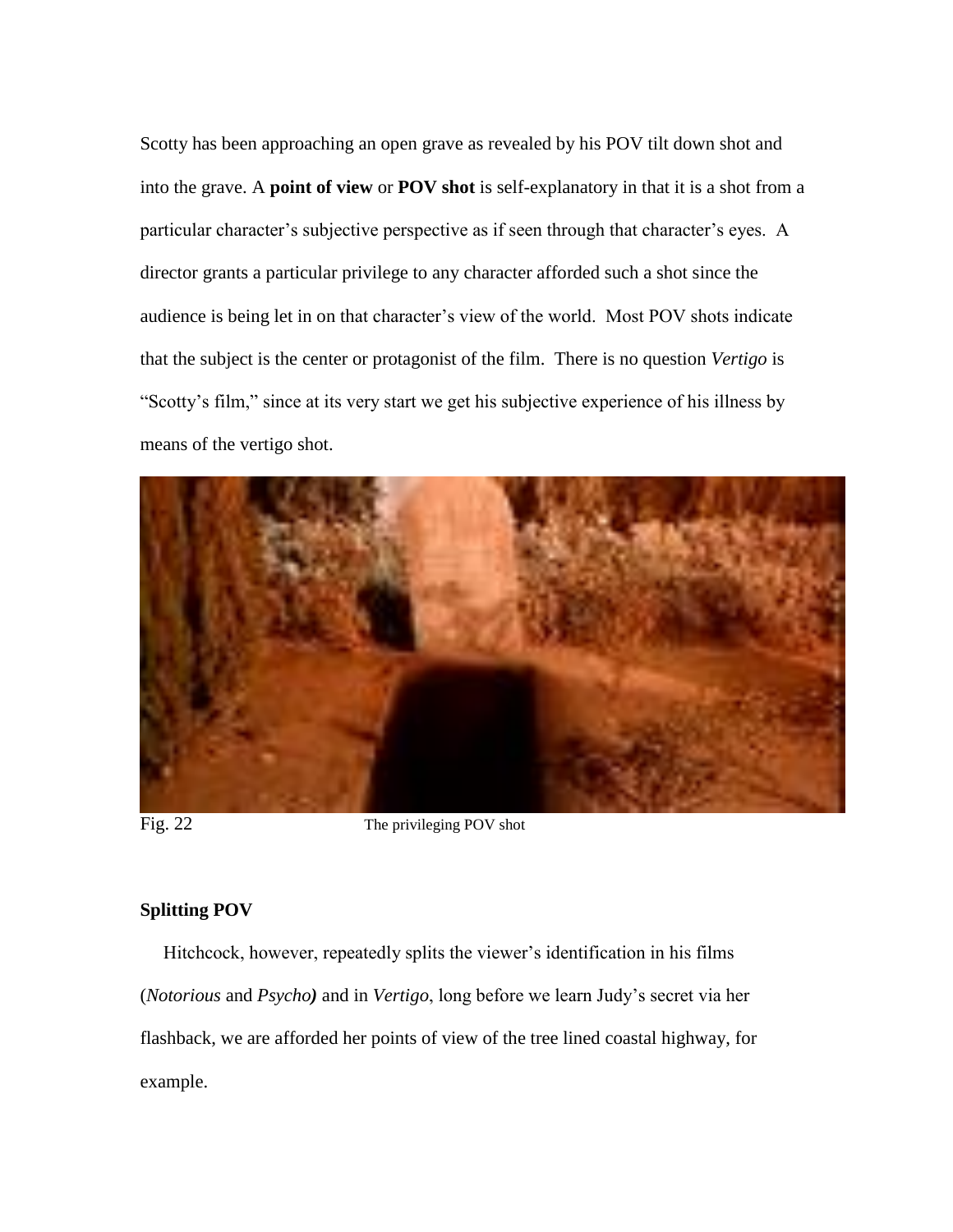![](_page_31_Picture_0.jpeg)

Fig. 23 Subjective point of view is split. Judy steps out from her disguise and is afforded a POV shot

On a second viewing of the film the audience scrutinizes false Madeleine's performance for hints of Judy Barton and her growing affection for Scotty, and we find one during her conversation with Scotty in his apartment after he has "fished" her from San Francisco Bay. It is plausible that it is more the actor Judy rather than the false Madeleine who looks away and says: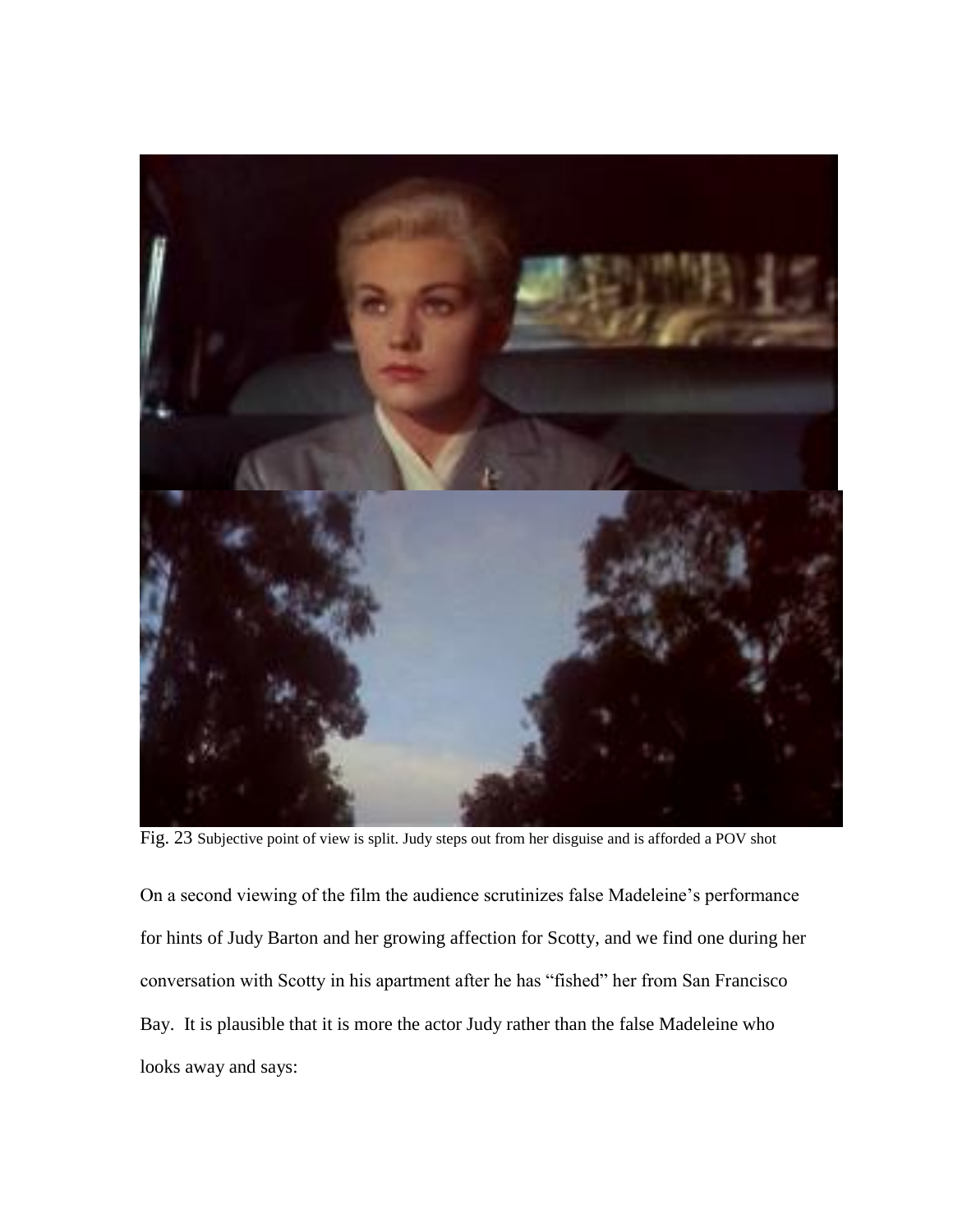(False) MADELEINE: One shouldn't live alone. SCOTTY: Some people prefer it. (False) MADELEINE: No, it's wrong."

![](_page_32_Picture_1.jpeg)

Fig. 24 On a second viewing, a Judy Barton perspective emerges

Following the tilt down into the grave Herrmann's score picks up the dizzying circular musical figure heard several times before when a vertigo attack is imminent. What is apparently a free fall into the bottomless grave reveals a perfect metaphor for Scotty's impotence, his disembodied/decapitated head surrounded by eight black lines descending into an infinite vortex or spider's web, all the while the filtered light throbbing continues to pulse. Intermittently Scotty's head disappears as if bad reception loses the signal and then the head returns, each time larger until a choker close up of Scotty's face fills the frame and then there is a split second of blackness.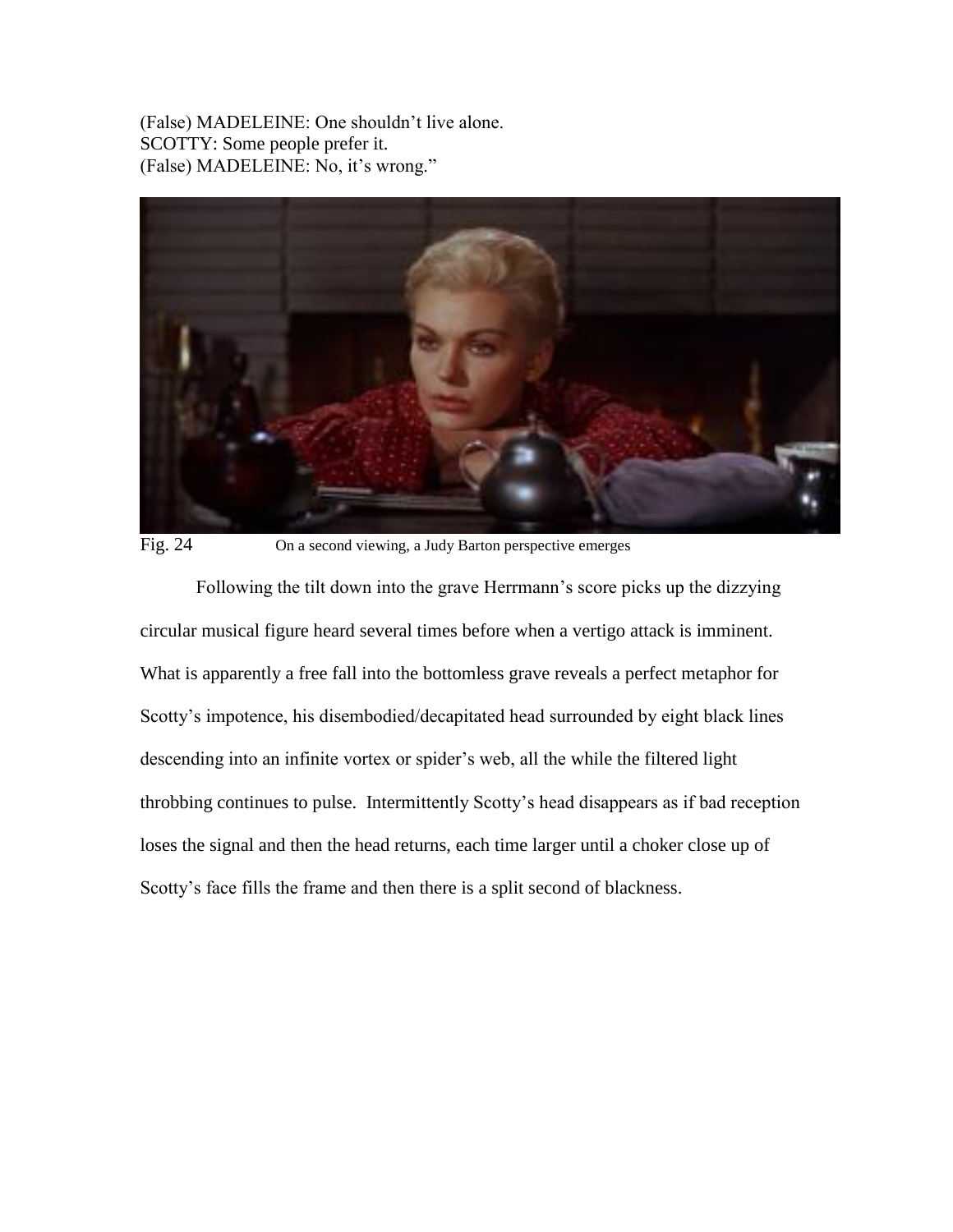![](_page_33_Picture_0.jpeg)

Fig. 25 It's all in his (impotent) head/A Vertigo vortex/Elster's web

The blackness is soon revealed to be Scotty's silhouette in the unmistakable pose of unfreedom and death. If you are in silhouette, your identity is not exactly determined or fixed. This notion of a stripped identity when cast in silhouette is returned to when Scotty views as a revelation untransformed Judy in silhouette.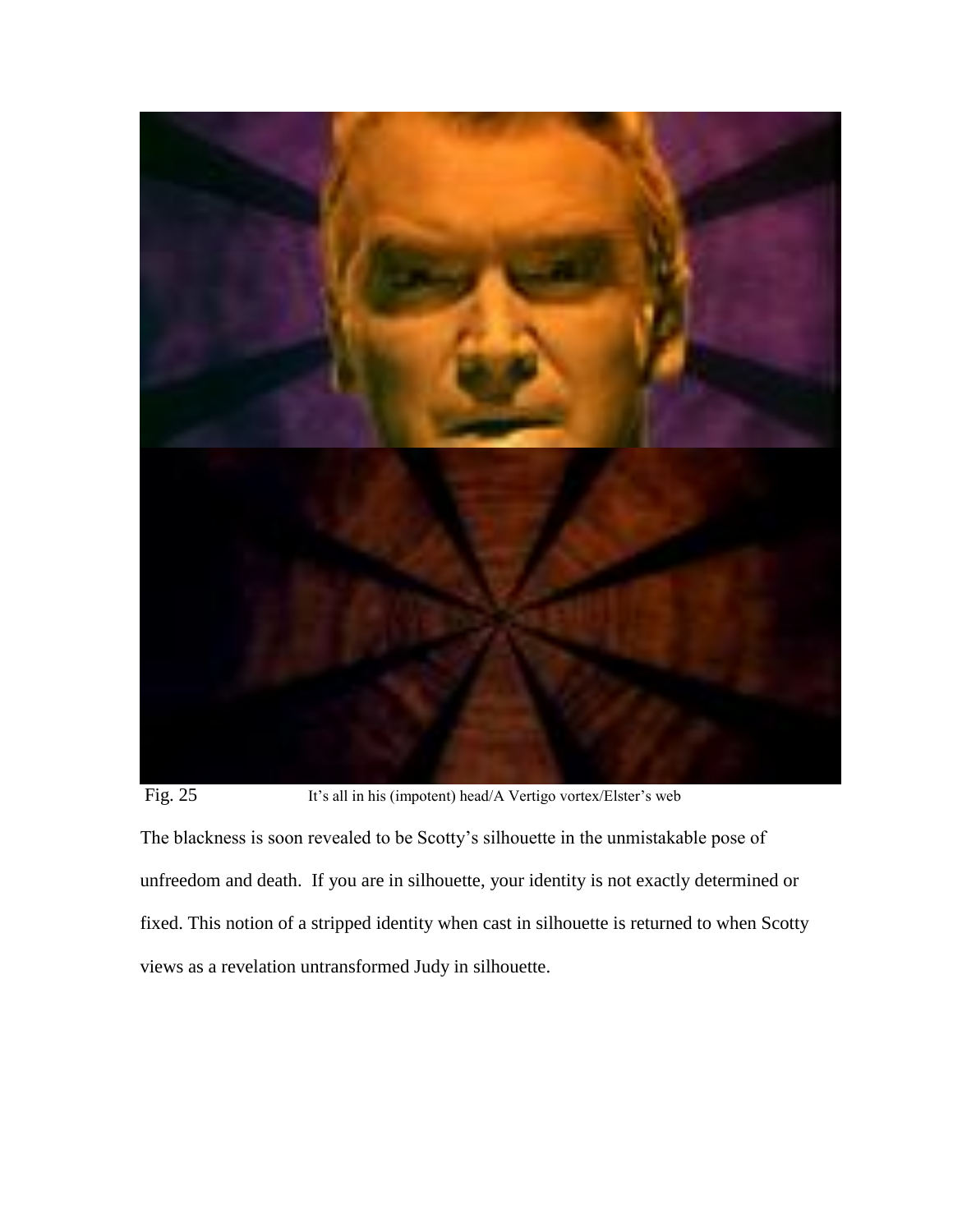![](_page_34_Picture_0.jpeg)

Fig. 26 Silhouette subtracts specificity

If the walk toward the freshly dug grave earlier in the dream wasn't a giveaway that he is inhabiting Madeleine's mind and experiencing her recurring nightmare as described to him first by the craggy tree-lined shore of the coastal highway, and then another time on a panicky evening visit to his apartment, then the fact that he is plummeting toward the tiled roof of the San Juan Battista church should make clear Scotty is dying Madeleine's death. This profound immersion in another's identity should not surprise us. Ferguson, Scotty, John, Johnny-O—one with so many names suggests one with an identity problem. The grown man, unmarried, mothered by Midge, claims that wandering around is his occupation. Although ostensibly in his forties, (Jimmy Stewart was fifty years old at the time of thea film's release), the coming of age of this middle-aged man remains to be achieved. The fusion of his identity with false Madeleine's is depicted visually the first time he sees her at Ernie's Restaurant where we view them in contiguous graphic matches whereby both characters' heads are turned, thereby conjuring the amorous cliché: "she turned his head."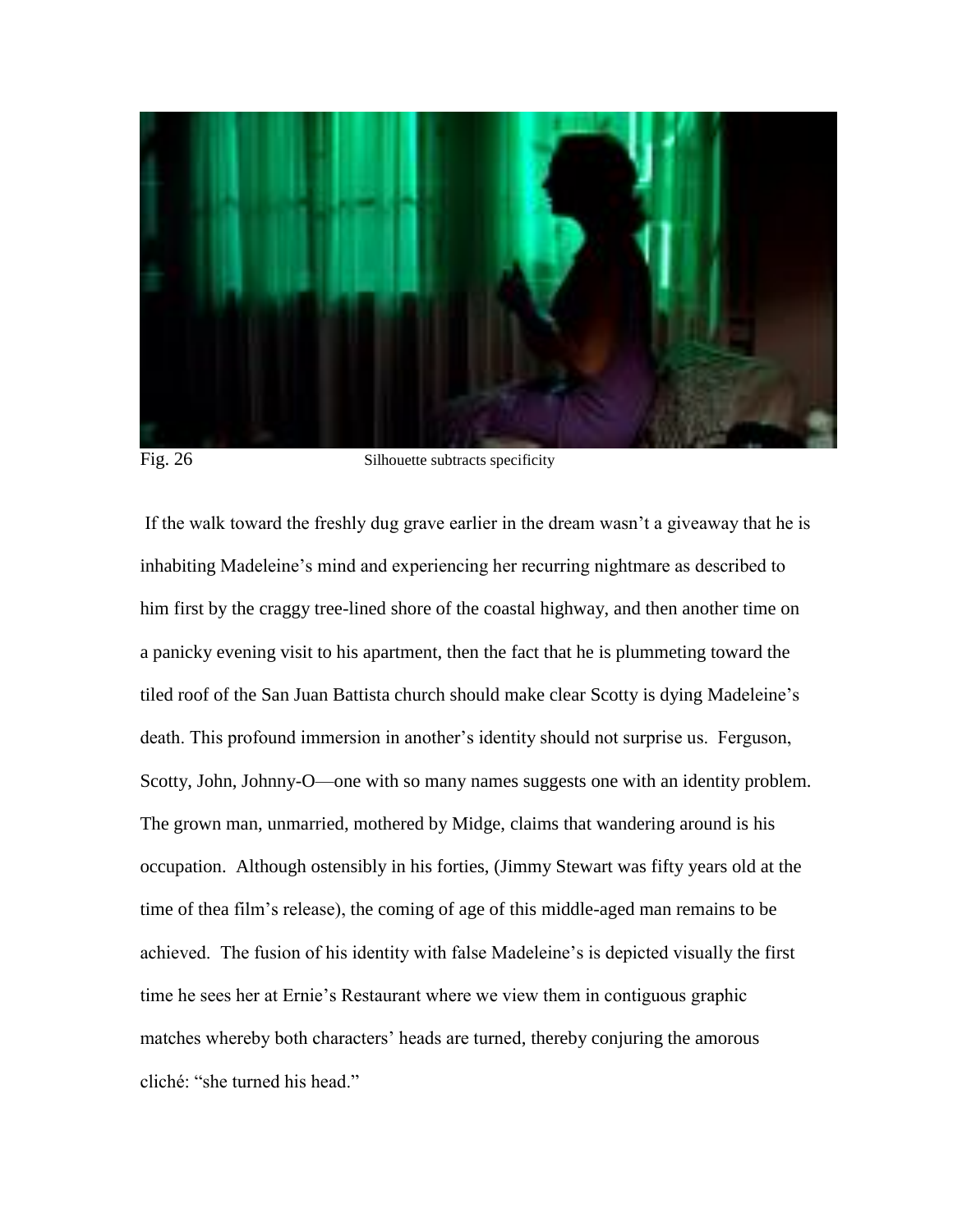![](_page_35_Picture_0.jpeg)

Fig. 26 Love at first furtive glance? Their cameos form a graphic match

Scotty's next viewing of false Madeleine at the flower shop provides another instance of identity fusion. We are given a startling view of Madeleine's reflection in the mirrored door, which is ajar allowing Scotty to visibly peer through. The authorial camera presents us with the peeping Scotty and the posing false Madeleine in order to connect their identities and depict the nature of this deadly chase whereby the hunter gets eventually caught by the game. False Madeleine is not only onto Scotty following her,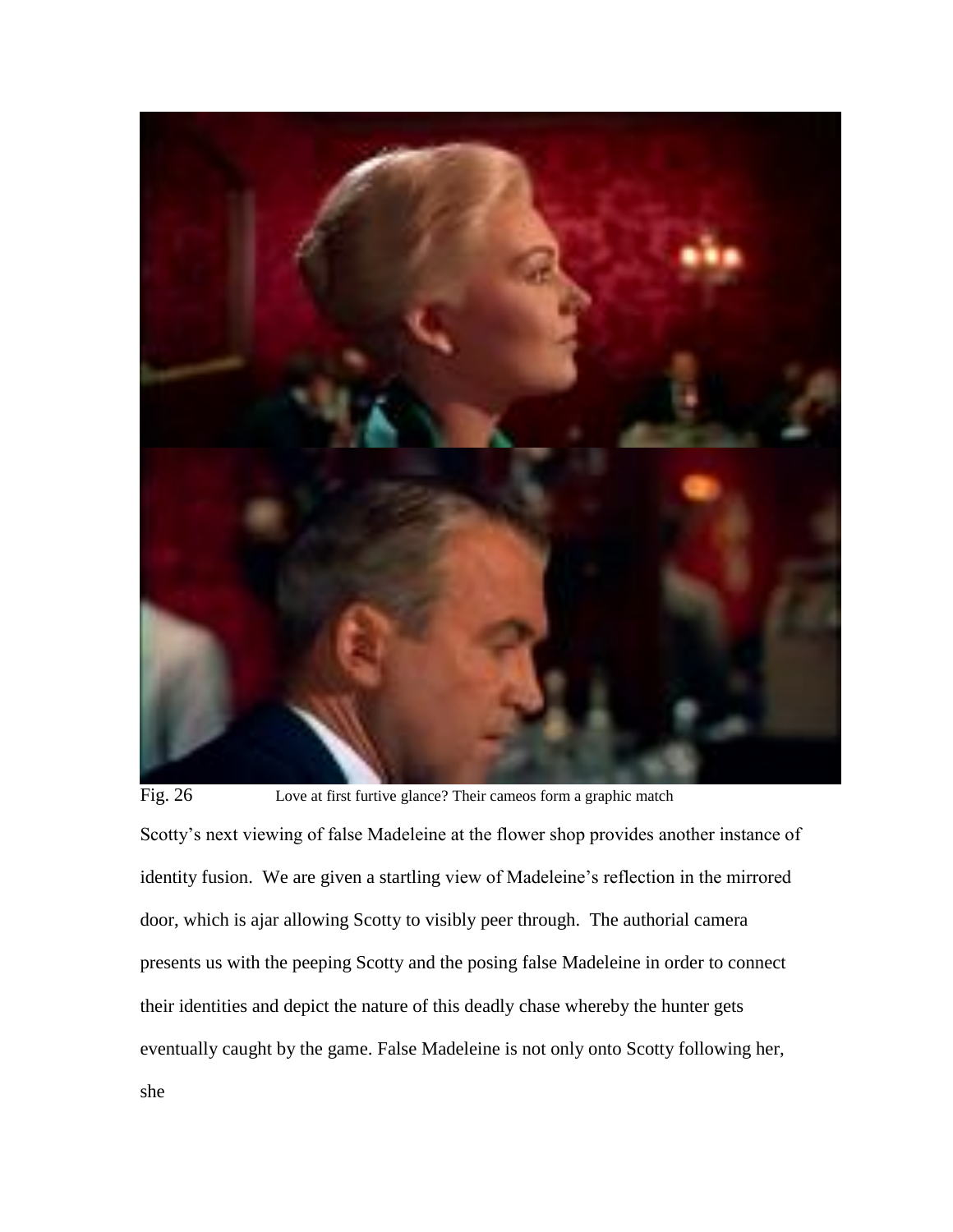### **The Authorial Camera**

An **authorial camera** is a particularly Hitchcockian flourish whereby a seemingly subjective camera takes you on a journey to reveal information, however no one can plausibly be assigned the viewing perspective other than the film itself. In narrative theory, this perspective would be assigned to an omniscient narrator, although in Hitchcock films the authorial camera is at times (such as the camera work immediately following the murder of Marion Crane in *Psycho*) much more fluid than the rote stationary establishing shots of most films' omniscient perspectives. Whose viewpoint is seeing this odd tableau of Scotty and the mirrored reflection of false Madeleine? It is the author of the film, and as with all stylized moments, the director is nudging us to receive some meaning. Scotty and Madeleine are fused in the sense that they are both ill: Scotty with his fear of heights (and women), Madeleine with her fear of repeating the fate of her suicidal grandmother. With unvoiced hopes that he will get free of his fears if he can liberate his patient of her fears, Scottie leads her along and treats her in patronizing ways replicated by the treatment he receives from Elster, Hansen, and Midge. He momentarily beats his vertigo near the end of the film as he brutally drags Judy up to the top of the bell tower, lost in his anger and realization of his defeat by Elster. A state of vertigo returns with the death of Judy as indicated by his assuming the victim's stylized pose at film's end.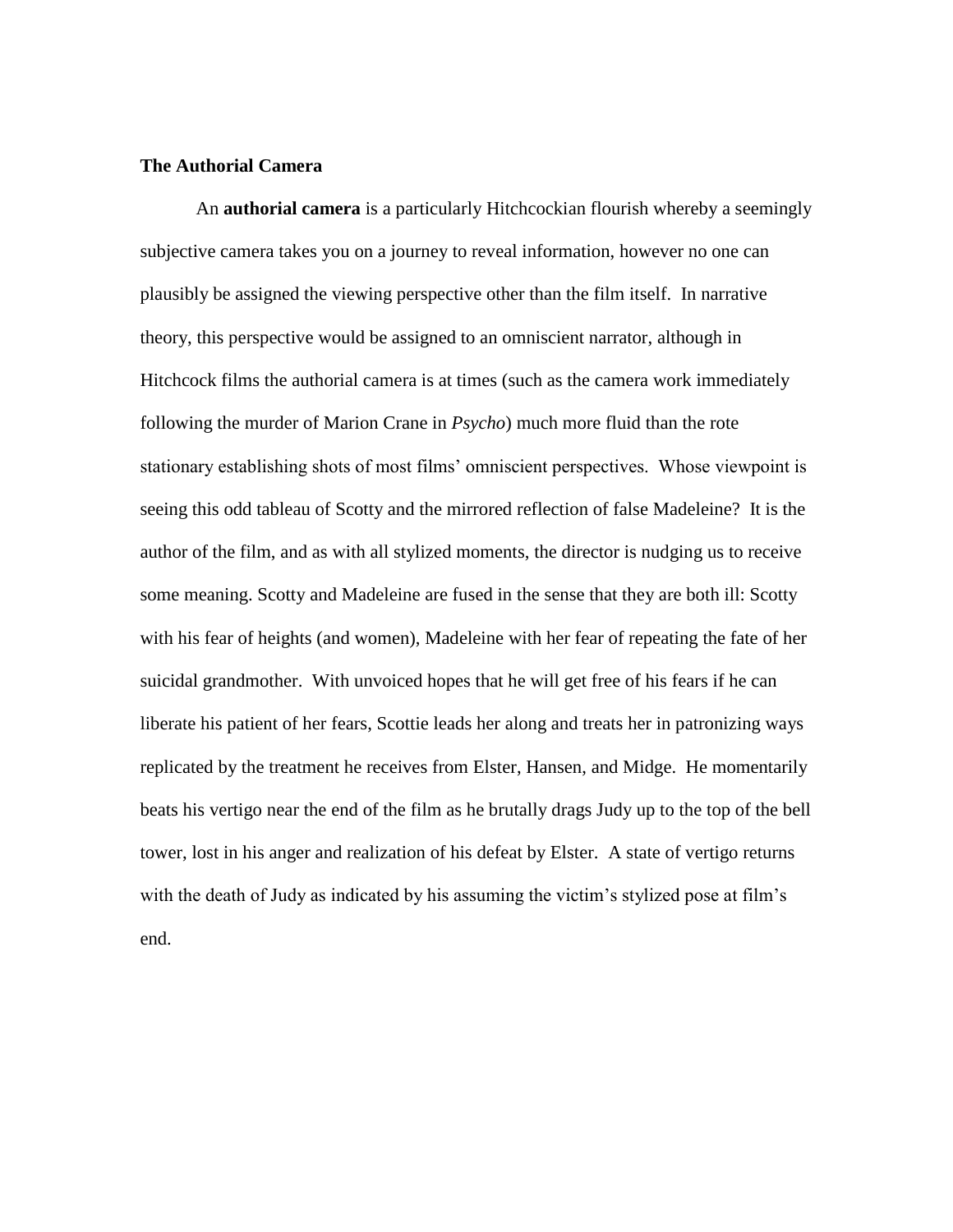![](_page_37_Picture_0.jpeg)

Fig. 28 An Authorial Camera reveals that Scotty trails a reflection of which he is a part

One stinging irony regarding the contents of Scotty's dream is that it is scripted almost entirely by Elster. The Master Puppeteer (or should we term him Pimp?), has managed, not only to articulate Scotty's taste and desire for one woman in particular, but to invade his victim's dreams. Scotty does not careen into the tiled roof, as has Madeleine, but via blue screen again, the tiled roof is removed from the background and solid whiteness is replaced. An adept version of the vertigo experience is falling forever into infinite whiteness and that prospect is too terrifying for Scotty and he awakens terrified. His yearlong muteness is foreshadowed both during the title sequence where Jimmy Stewart's name appears above closed lips, and subsequently both the Coroner and Elster silence him.

![](_page_37_Picture_3.jpeg)

Fig. 29 Into the void boy! Mute for a year